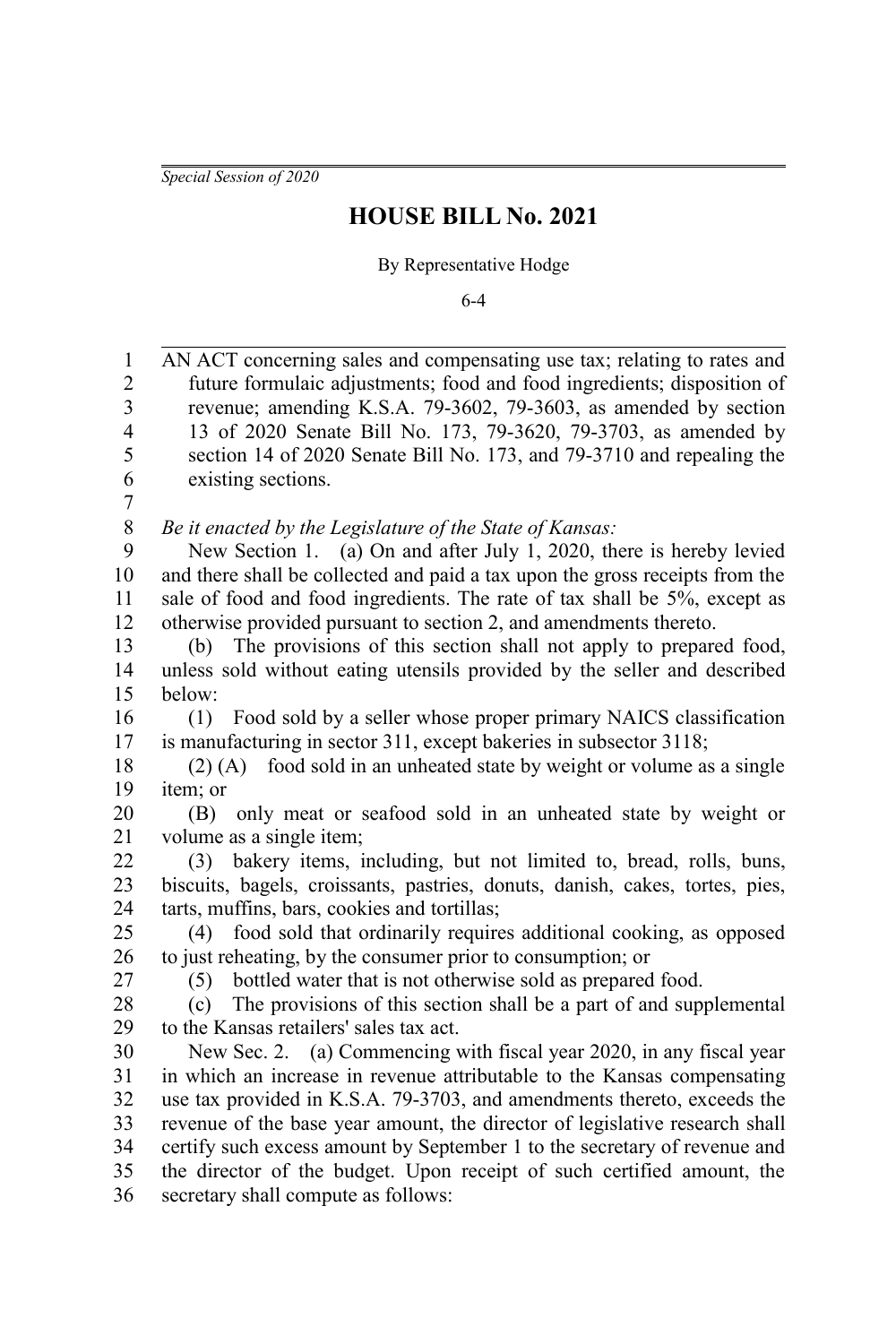For calculating a reduction in the state rate for sales and compensating use taxes on food and food ingredients, the certified amount from subsection (a) in dollars shall be computed by the secretary for a reduction rounded down to the nearest 0.1% in the sales and compensating use tax rates on food and food ingredients, if any, to go into effect for the next calendar year that would reduce the revenue from sales and compensating use taxes on food and food ingredients in an amount approximately equal to the amount computed by the secretary. Such rate reductions shall remain in effect unless further reduced pursuant to this section. The rate reductions pursuant to this section shall be applied until the state rates for sales and compensating use taxes on food and food ingredients are reduced to 0%. The secretary shall publish the new sales and compensating use tax rates to take effect on July 1 for calendar year 2020, and on January 1 for all calendar years thereafter, by October 1 of the preceding year. In the event that the amount provided in subsection (a) does not exceed the base year amount, the reduction in the state rate for sales and compensating use tax on food and food ingredients is 0%. The state rate for sales and compensating use taxes shall not increase when revenue pursuant to subsection (a) is less than the base year amount. 1 2 3 4 5 6 7 8 9 10 11 12 13 14 15 16 17 18 19

(b) As used in this section, "base year amount" means the revenue attributable to the Kansas compensating use tax provided in K.S.A. 79- 3703, and amendments thereto, for fiscal year 2018. 20 21 22

Sec. 3. K.S.A. 79-3602 is hereby amended to read as follows: 79- 3602. Except as otherwise provided, as used in the Kansas retailers' sales tax act: 23 24 25

(a) "Agent" means a person appointed by a seller to represent the seller before the member states. 26 27

(b) "Agreement" means the multistate agreement entitled the streamlined sales and use tax agreement approved by the streamlined sales tax implementing states at Chicago, Illinois on November 12, 2002. 28 29 30

(c) "Alcoholic beverages" means beverages that are suitable for human consumption and contain 0.05% or more of alcohol by volume. 31 32

(d) "Certified automated system (CAS)" means software certified under the agreement to calculate the tax imposed by each jurisdiction on a transaction, determine the amount of tax to remit to the appropriate state and maintain a record of the transaction. 33 34 35 36

(e) "Certified service provider (CSP)" means an agent certified under the agreement to perform all the seller's sales and use tax functions, other than the seller's obligation to remit tax on its own purchases. 37 38 39

(f) "Computer" means an electronic device that accepts information in digital or similar form and manipulates it for a result based on a sequence of instructions. 40 41 42

(g) "Computer software" means a set of coded instructions designed 43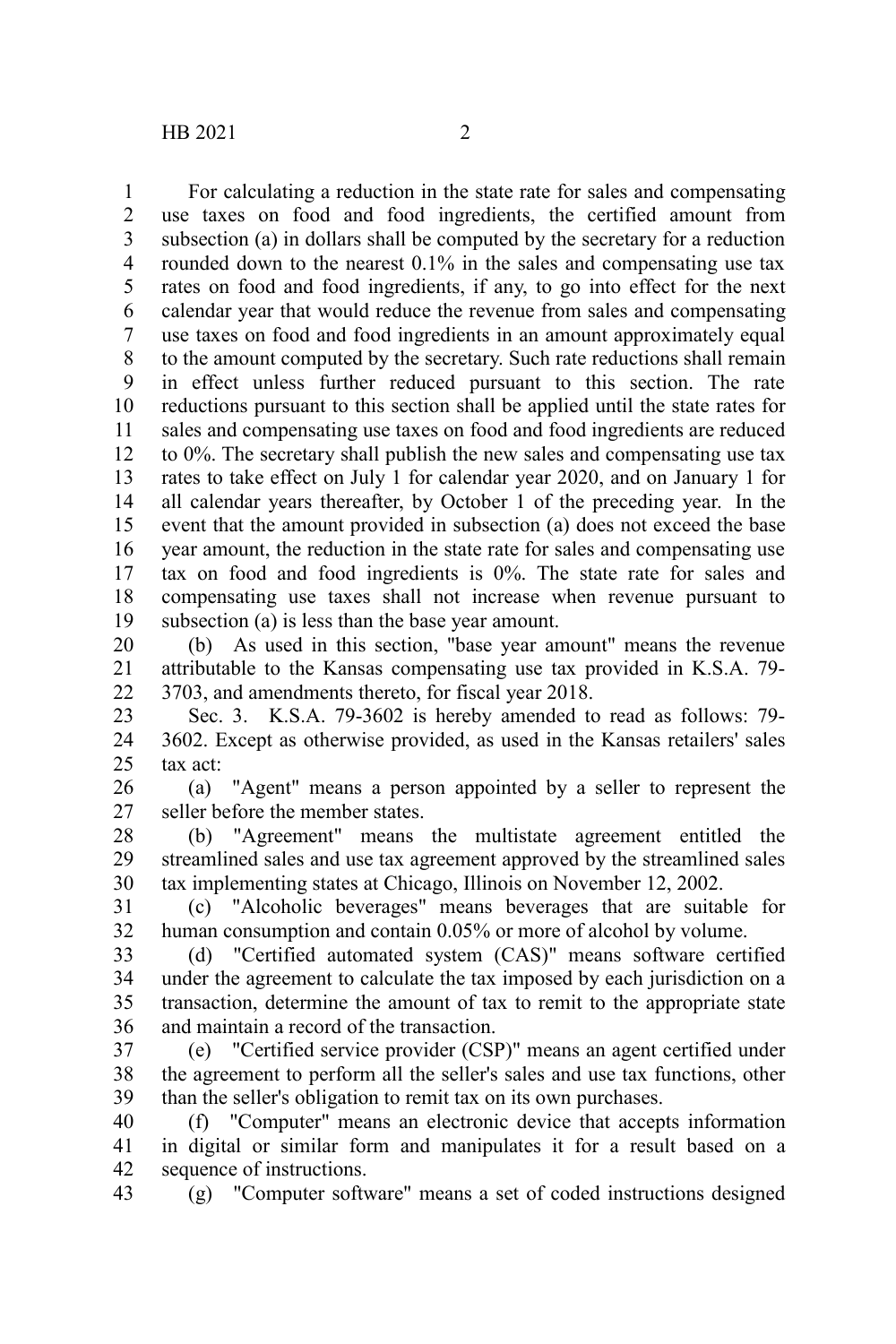to cause a computer or automatic data processing equipment to perform a task. 1 2

(h) "Delivered electronically" means delivered to the purchaser by means other than tangible storage media. 3 4

(i) "Delivery charges" means charges by the seller of personal property or services for preparation and delivery to a location designated by the purchaser of personal property or services including, but not limited to, transportation, shipping, postage, handling, crating and packing. Delivery charges shall not include charges for delivery of direct mail if the charges are separately stated on an invoice or similar billing document given to the purchaser. 5 6 7 8 9 10 11

(j) "Direct mail" means printed material delivered or distributed by United States mail or other delivery services to a mass audience or to addressees on a mailing list provided by the purchaser or at the direction of the purchaser when the cost of the items are not billed directly to the recipients. Direct mail includes tangible personal property supplied directly or indirectly by the purchaser to the direct mail seller for inclusion in the package containing the printed material. Direct mail does not include multiple items of printed material delivered to a single address. 12 13 14 15 16 17 18 19

20

(k) "Director" means the state director of taxation.

(l) "Educational institution" means any nonprofit school, college and university that offers education at a level above the 12<sup>th</sup> grade, and conducts regular classes and courses of study required for accreditation by, or membership in, the higher learning commission, the state board of education, or that otherwise qualify as an "educational institution," as defined by K.S.A. 74-50,103, and amendments thereto. Such phrase shall include: (1) A group of educational institutions that operates exclusively for an educational purpose; (2) nonprofit endowment associations and foundations organized and operated exclusively to receive, hold, invest and administer moneys and property as a permanent fund for the support and sole benefit of an educational institution; (3) nonprofit trusts, foundations and other entities organized and operated principally to hold and own receipts from intercollegiate sporting events and to disburse such receipts, as well as grants and gifts, in the interest of collegiate and intercollegiate athletic programs for the support and sole benefit of an educational institution; and (4) nonprofit trusts, foundations and other entities organized and operated for the primary purpose of encouraging, fostering and conducting scholarly investigations and industrial and other types of research for the support and sole benefit of an educational institution. 21 22 23 24 25 26 27 28 29 30 31 32 33 34 35 36 37 38 39 40

(m) "Electronic" means relating to technology having electrical, digital, magnetic, wireless, optical, electromagnetic or similar capabilities. 41 42 43

(n) "Food and food ingredients" means substances, whether in liquid,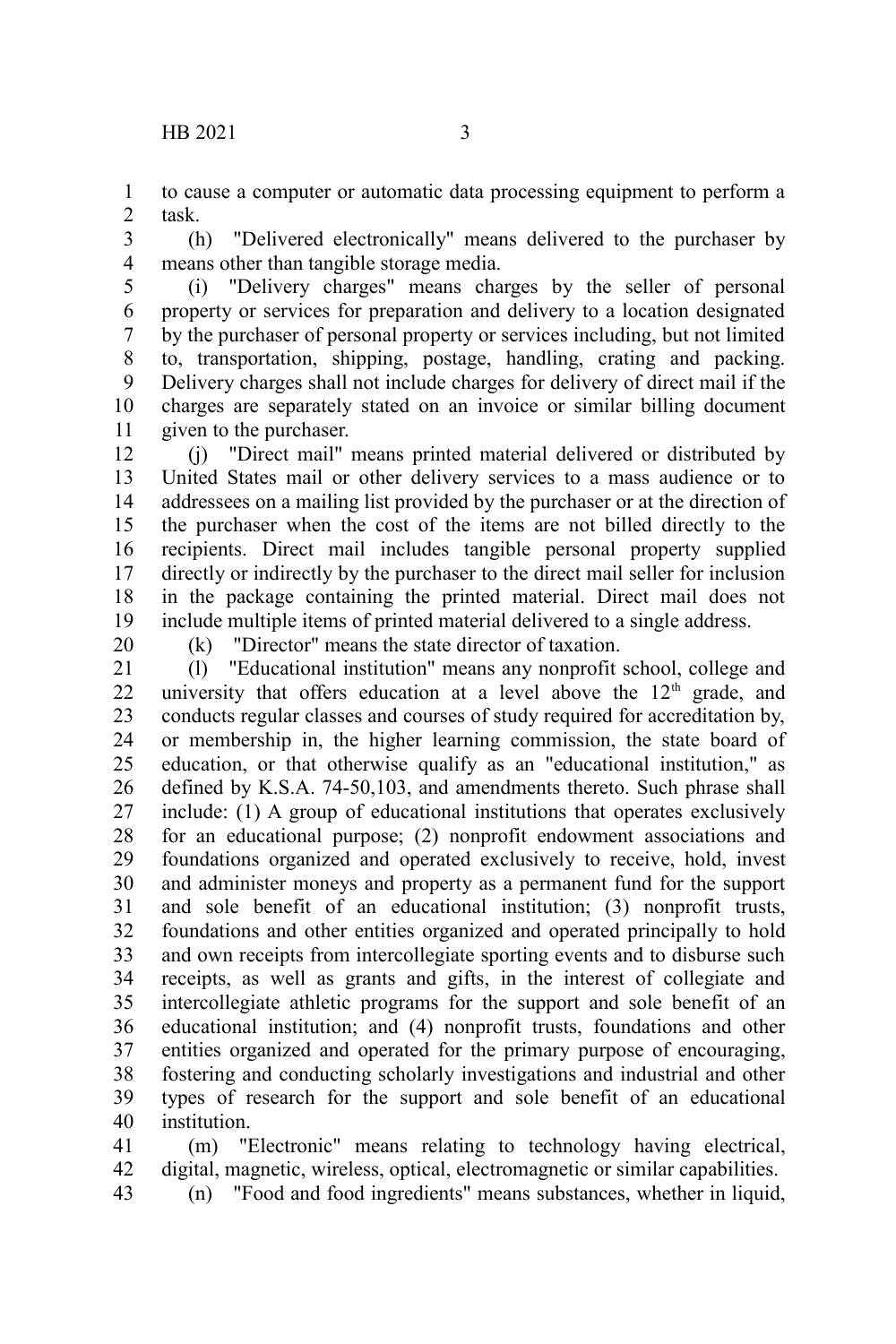36

concentrated, solid, frozen, dried or dehydrated form, that are sold for ingestion or chewing by humans and are consumed for their taste or nutritional value. *"Food and food ingredients" does include bottled water, candy, food sold through vending machines or soft drinks.* "Food and food ingredients" does not include alcoholic beverages*, dietary supplements* or tobacco. 1 2 3 4 5 6

(o) "Gross receipts" means the total selling price or the amount received as defined in this act, in money, credits, property or other consideration valued in money from sales at retail within this state; and embraced within the provisions of this act. The taxpayer, may take credit in the report of gross receipts for: (1) An amount equal to the selling price of property returned by the purchaser when the full sale price thereof, including the tax collected, is refunded in cash or by credit; and (2) an amount equal to the allowance given for the trade-in of property. 7 8 9 10 11 12 13 14

(p) "Ingredient or component part" means tangible personal property which is necessary or essential to, and which is actually used in and becomes an integral and material part of tangible personal property or services produced, manufactured or compounded for sale by the producer, manufacturer or compounder in its regular course of business. The following items of tangible personal property are hereby declared to be ingredients or component parts, but the listing of such property shall not be deemed to be exclusive nor shall such listing be construed to be a restriction upon, or an indication of, the type or types of property to be included within the definition of "ingredient or component part" as herein set forth: 15 16 17 18 19 20 21 22 23 24 25

(1) Containers, labels and shipping cases used in the distribution of property produced, manufactured or compounded for sale which are not to be returned to the producer, manufacturer or compounder for reuse. 26 27 28

(2) Containers, labels, shipping cases, paper bags, drinking straws, paper plates, paper cups, twine and wrapping paper used in the distribution and sale of property taxable under the provisions of this act by wholesalers and retailers and which is not to be returned to such wholesaler or retailer for reuse. 29 30 31 32 33

(3) Seeds and seedlings for the production of plants and plant products produced for resale. 34 35

(4) Paper and ink used in the publication of newspapers.

(5) Fertilizer used in the production of plants and plant products produced for resale. 37 38

(6) Feed for animals, fowl and aquatic plants and animals, the primary purpose of which is use in agriculture or aquaculture, as defined in K.S.A. 47-1901, and amendments thereto, the production of food for human consumption, the production of animal, dairy, poultry or aquatic plant and animal products, fiber, fur, or the production of offspring for use 39 40 41 42 43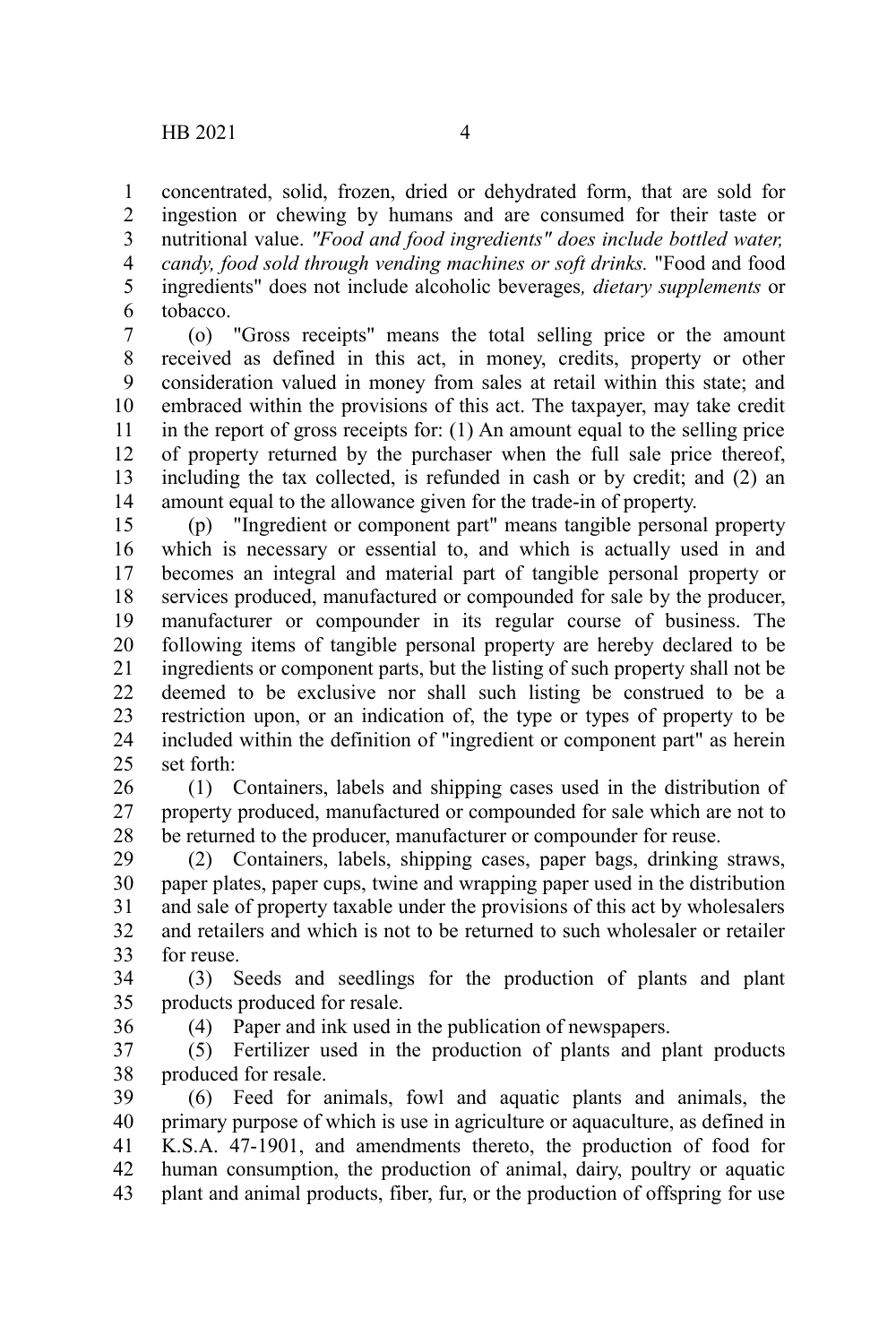for any such purpose or purposes. 1

(q) "Isolated or occasional sale" means the nonrecurring sale of tangible personal property, or services taxable hereunder by a person not engaged at the time of such sale in the business of selling such property or services. Any religious organization which makes a nonrecurring sale of tangible personal property acquired for the purpose of resale shall be deemed to be not engaged at the time of such sale in the business of selling such property. Such term shall include: (1) Any sale by a bank, savings and loan institution, credit union or any finance company licensed under the provisions of the Kansas uniform consumer credit code of tangible personal property which has been repossessed by any such entity; and (2) any sale of tangible personal property made by an auctioneer or agent on behalf of not more than two principals or households if such sale is nonrecurring and any such principal or household is not engaged at the time of such sale in the business of selling tangible personal property. 2 3 4 5 6 7 8 9 10 11 12 13 14 15

(r) "Lease or rental" means any transfer of possession or control of tangible personal property for a fixed or indeterminate term for consideration. A lease or rental may include future options to purchase or extend. 16 17 18 19

(1) Lease or rental does not include: (A) A transfer of possession or control of property under a security agreement or deferred payment plan that requires the transfer of title upon completion of the required payments; 20 21 22 23

(B) a transfer or possession or control of property under an agreement that requires the transfer of title upon completion of required payments and payment of an option price does not exceed the greater of \$100 or 1% of the total required payments; or 24 25 26 27

(C) providing tangible personal property along with an operator for a fixed or indeterminate period of time. A condition of this exclusion is that the operator is necessary for the equipment to perform as designed. For the purpose of this subsection, an operator must do more than maintain, inspect or set-up the tangible personal property. 28 29 30 31 32

(2) Lease or rental does include agreements covering motor vehicles and trailers where the amount of consideration may be increased or decreased by reference to the amount realized upon sale or disposition of the property as defined in 26 U.S.C.  $\S 7701(h)(1)$ . 33 34 35 36

(3) This definition shall be used for sales and use tax purposes regardless if a transaction is characterized as a lease or rental under generally accepted accounting principles, the internal revenue code, the uniform commercial code, K.S.A. 84-1-101 et seq., and amendments thereto, or other provisions of federal, state or local law. 37 38 39 40 41

(4) This definition will be applied only prospectively from the effective date of this act and will have no retroactive impact on existing 42 43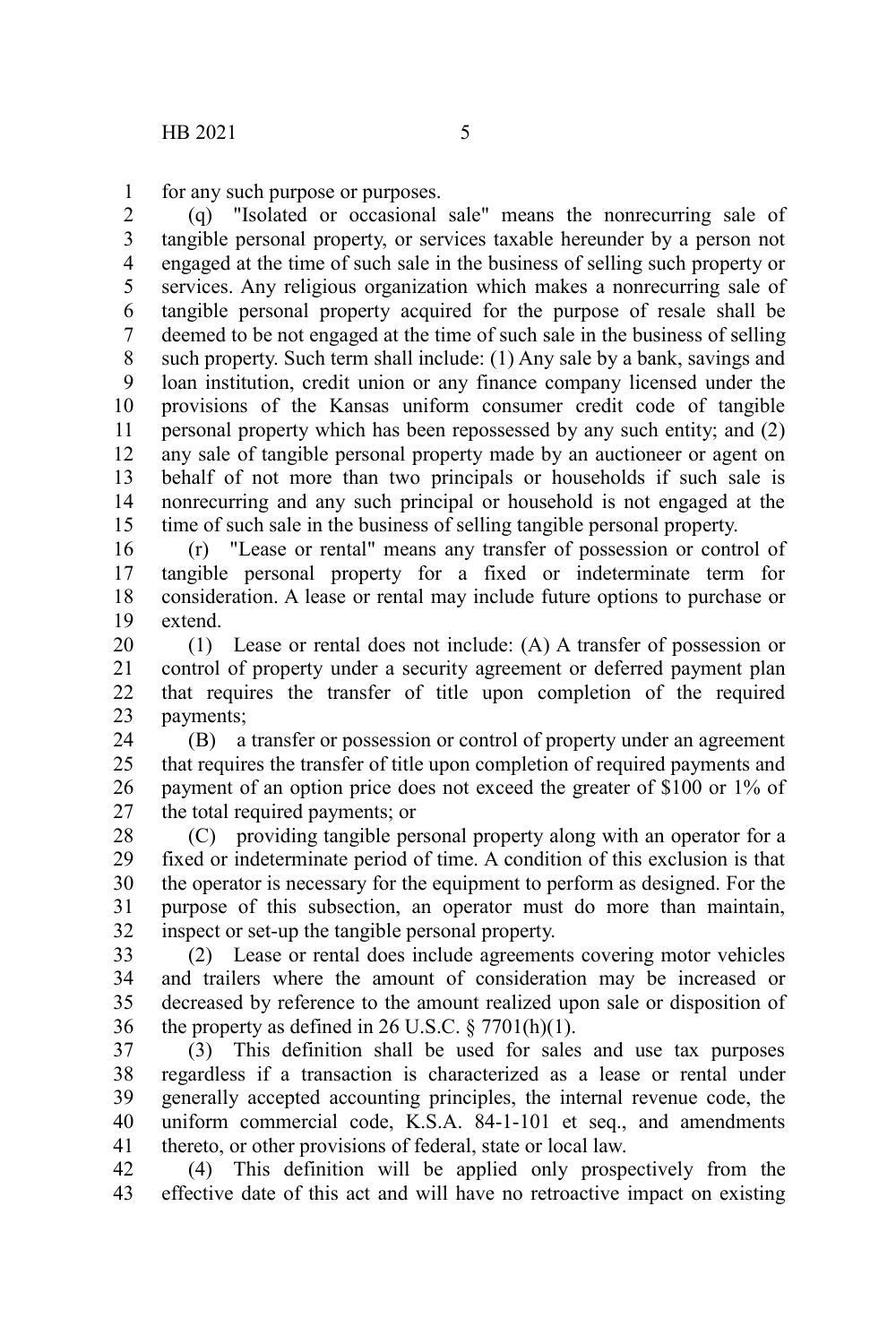leases or rentals. 1

(s) "Load and leave" means delivery to the purchaser by use of a tangible storage media where the tangible storage media is not physically transferred to the purchaser. 2 3 4

(t) "Member state" means a state that has entered in the agreement, pursuant to provisions of article VIII of the agreement. 5 6

(u) "Model 1 seller" means a seller that has selected a CSP as its agent to perform all the seller's sales and use tax functions, other than the seller's obligation to remit tax on its own purchases. 7 8 9

(v) "Model 2 seller" means a seller that has selected a CAS to perform part of its sales and use tax functions, but retains responsibility for remitting the tax. 10 11 12

(w) "Model 3 seller" means a seller that has sales in at least five member states, has total annual sales revenue of at least \$500,000,000, has a proprietary system that calculates the amount of tax due each jurisdiction and has entered into a performance agreement with the member states that establishes a tax performance standard for the seller. As used in this subsection a seller includes an affiliated group of sellers using the same proprietary system. 13 14 15 16 17 18 19

(x) "Municipal corporation" means any city incorporated under the laws of Kansas. 20 21

(y) "Nonprofit blood bank" means any nonprofit place, organization, institution or establishment that is operated wholly or in part for the purpose of obtaining, storing, processing, preparing for transfusing, furnishing, donating or distributing human blood or parts or fractions of single blood units or products derived from single blood units, whether or not any remuneration is paid therefor, or whether such procedures are done for direct therapeutic use or for storage for future use of such products. 22 23 24 25 26 27 28

(z) "Persons" means any individual, firm, copartnership, joint adventure, association, corporation, estate or trust, receiver or trustee, or any group or combination acting as a unit, and the plural as well as the singular number; and shall specifically mean any city or other political subdivision of the state of Kansas engaging in a business or providing a service specifically taxable under the provisions of this act. 29 30 31 32 33 34

(aa) "Political subdivision" means any municipality, agency or subdivision of the state which is, or shall hereafter be, authorized to levy taxes upon tangible property within the state or which certifies a levy to a municipality, agency or subdivision of the state which is, or shall hereafter be, authorized to levy taxes upon tangible property within the state. Such term also shall include any public building commission, housing, airport, port, metropolitan transit or similar authority established pursuant to law and the horsethief reservoir benefit district established pursuant to K.S.A. 82a-2201, and amendments thereto. 35 36 37 38 39 40 41 42 43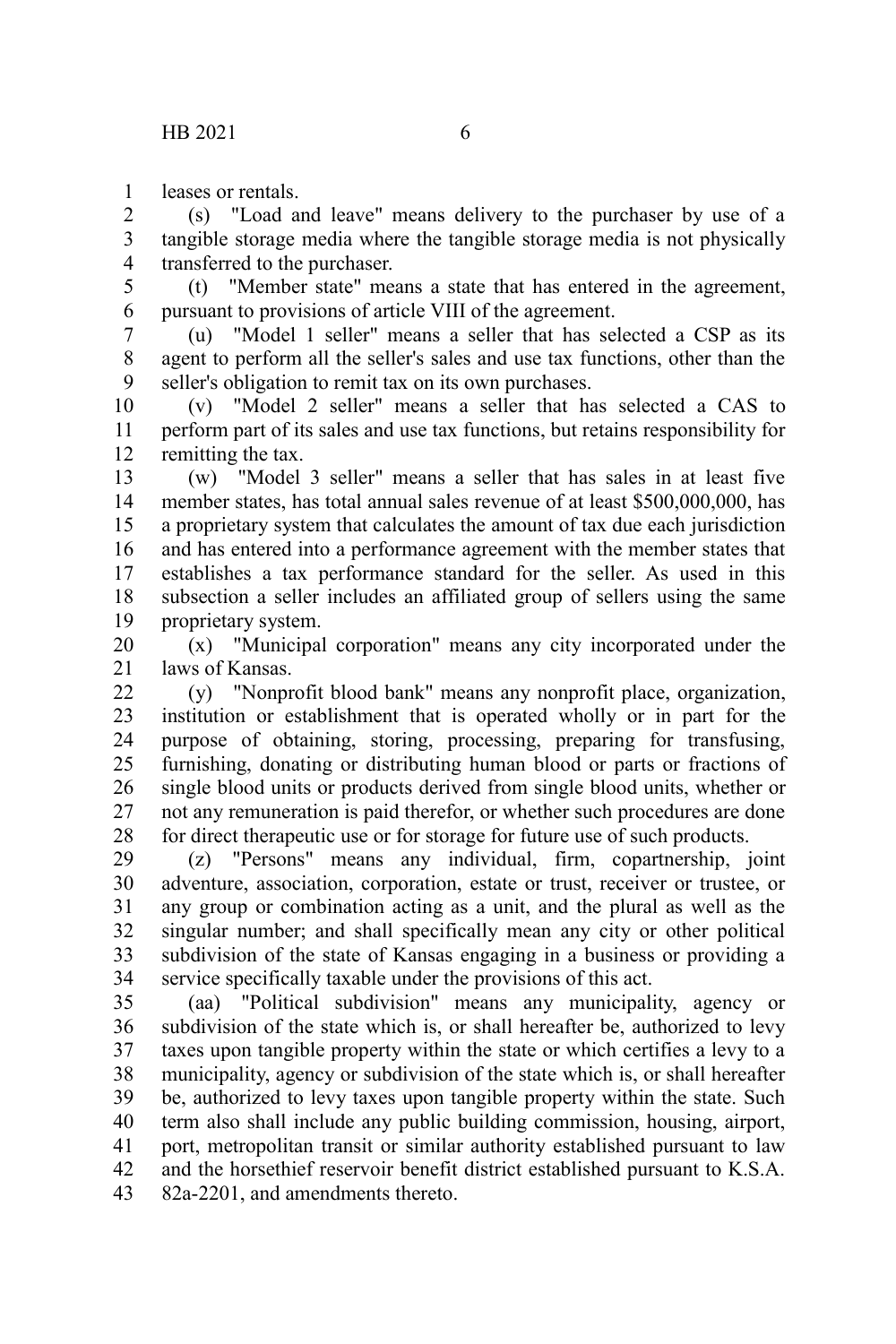(bb) "Prescription" means an order, formula or recipe issued in any form of oral, written, electronic or other means of transmission by a duly licensed practitioner authorized by the laws of this state. 1 2 3

(cc) "Prewritten computer software" means computer software, including prewritten upgrades, which is not designed and developed by the author or other creator to the specifications of a specific purchaser. The combining of two or more prewritten computer software programs or prewritten portions thereof does not cause the combination to be other than prewritten computer software. Prewritten computer software includes software designed and developed by the author or other creator to the specifications of a specific purchaser when it is sold to a person other than the purchaser. Where a person modifies or enhances computer software of which the person is not the author or creator, the person shall be deemed to be the author or creator only of such person's modifications or enhancements. Prewritten computer software or a prewritten portion thereof that is modified or enhanced to any degree, where such modification or enhancement is designed and developed to the specifications of a specific purchaser, remains prewritten computer software, except that where there is a reasonable, separately stated charge or an invoice or other statement of the price given to the purchaser for such modification or enhancement, such modification or enhancement shall not constitute prewritten computer software. 4 5 6 7 8 9 10 11 12 13 14 15 16 17 18 19 20 21 22

(dd) "Property which is consumed" means tangible personal property which is essential or necessary to and which is used in the actual process of and consumed, depleted or dissipated within one year in: (1) The production, manufacture, processing, mining, drilling, refining or compounding of tangible personal property; (2) the providing of services; (3) the irrigation of crops, for sale in the regular course of business; or (4) the storage or processing of grain by a public grain warehouse or other grain storage facility, and which is not reusable for such purpose. The following is a listing of tangible personal property, included by way of illustration but not of limitation, which qualifies as property which is consumed: 23 24 25 26 27 28 29 30 31 32 33

(A) Insecticides, herbicides, germicides, pesticides, fungicides, fumigants, antibiotics, biologicals, pharmaceuticals, vitamins and chemicals for use in commercial or agricultural production, processing or storage of fruit, vegetables, feeds, seeds, grains, animals or animal products whether fed, injected, applied, combined with or otherwise used; 34 35 36 37 38

(B) electricity, gas and water; and 39

(C) petroleum products, lubricants, chemicals, solvents, reagents and catalysts. 40 41

(ee) "Purchase price" applies to the measure subject to use tax and has the same meaning as sales price. 42 43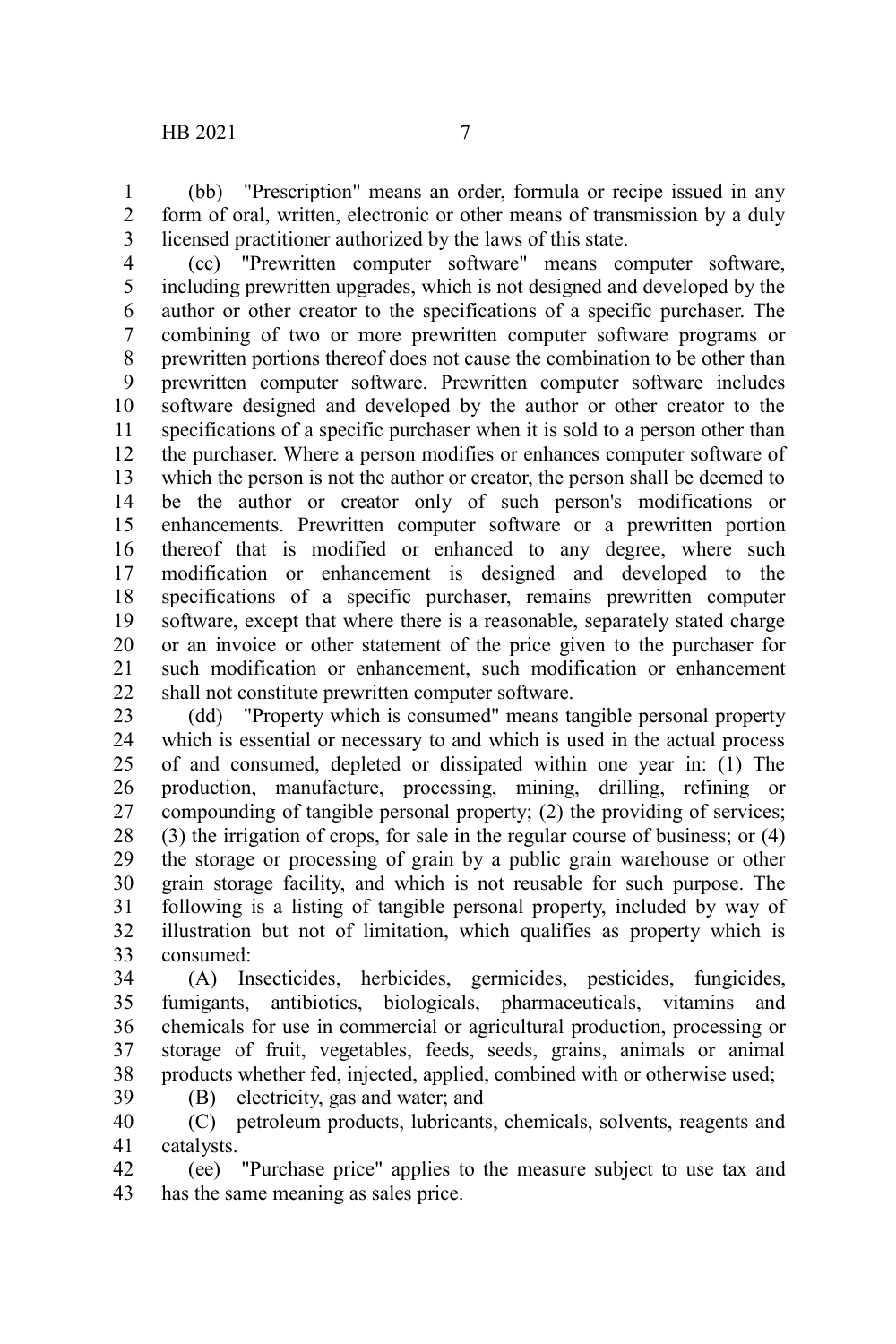(ff) "Purchaser" means a person to whom a sale of personal property is made or to whom a service is furnished. 1  $\mathcal{L}$ 

3

(gg) "Quasi-municipal corporation" means any county, township, school district, drainage district or any other governmental subdivision in the state of Kansas having authority to receive or hold moneys or funds. 4 5

(hh) "Registered under this agreement" means registration by a seller with the member states under the central registration system provided in article IV of the agreement. 6 7 8

(ii) "Retailer" means a seller regularly engaged in the business of selling, leasing or renting tangible personal property at retail or furnishing electrical energy, gas, water, services or entertainment, and selling only to the user or consumer and not for resale. 9 10 11 12

(jj) "Retail sale" or "sale at retail" means any sale, lease or rental for any purpose other than for resale, sublease or subrent. 13 14

(kk) "Sale" or "sales" means the exchange of tangible personal property, as well as the sale thereof for money, and every transaction, conditional or otherwise, for a consideration, constituting a sale, including the sale or furnishing of electrical energy, gas, water, services or entertainment taxable under the terms of this act and including, except as provided in the following provision, the sale of the use of tangible personal property by way of a lease, license to use or the rental thereof regardless of the method by which the title, possession or right to use the tangible personal property is transferred. The term "sale" or "sales" shall not mean the sale of the use of any tangible personal property used as a dwelling by way of a lease or rental thereof for a term of more than 28 consecutive days. 15 16 17 18 19 20 21 22 23 24 25 26

(ll) (1) "Sales or selling price" applies to the measure subject to sales tax and means the total amount of consideration, including cash, credit, property and services, for which personal property or services are sold, leased or rented, valued in money, whether received in money or otherwise, without any deduction for the following: 27 28 29 30 31

32

(A) The seller's cost of the property sold;

(B) the cost of materials used, labor or service cost, interest, losses, all costs of transportation to the seller, all taxes imposed on the seller and any other expense of the seller; 33 34 35

- (C) charges by the seller for any services necessary to complete the sale, other than delivery and installation charges; 36 37
- (D) delivery charges; and 38
- (E) installation charges. 39

(2) "Sales or selling price" includes consideration received by the seller from third parties if: 40 41

(A) The seller actually receives consideration from a party other than the purchaser and the consideration is directly related to a price reduction 42 43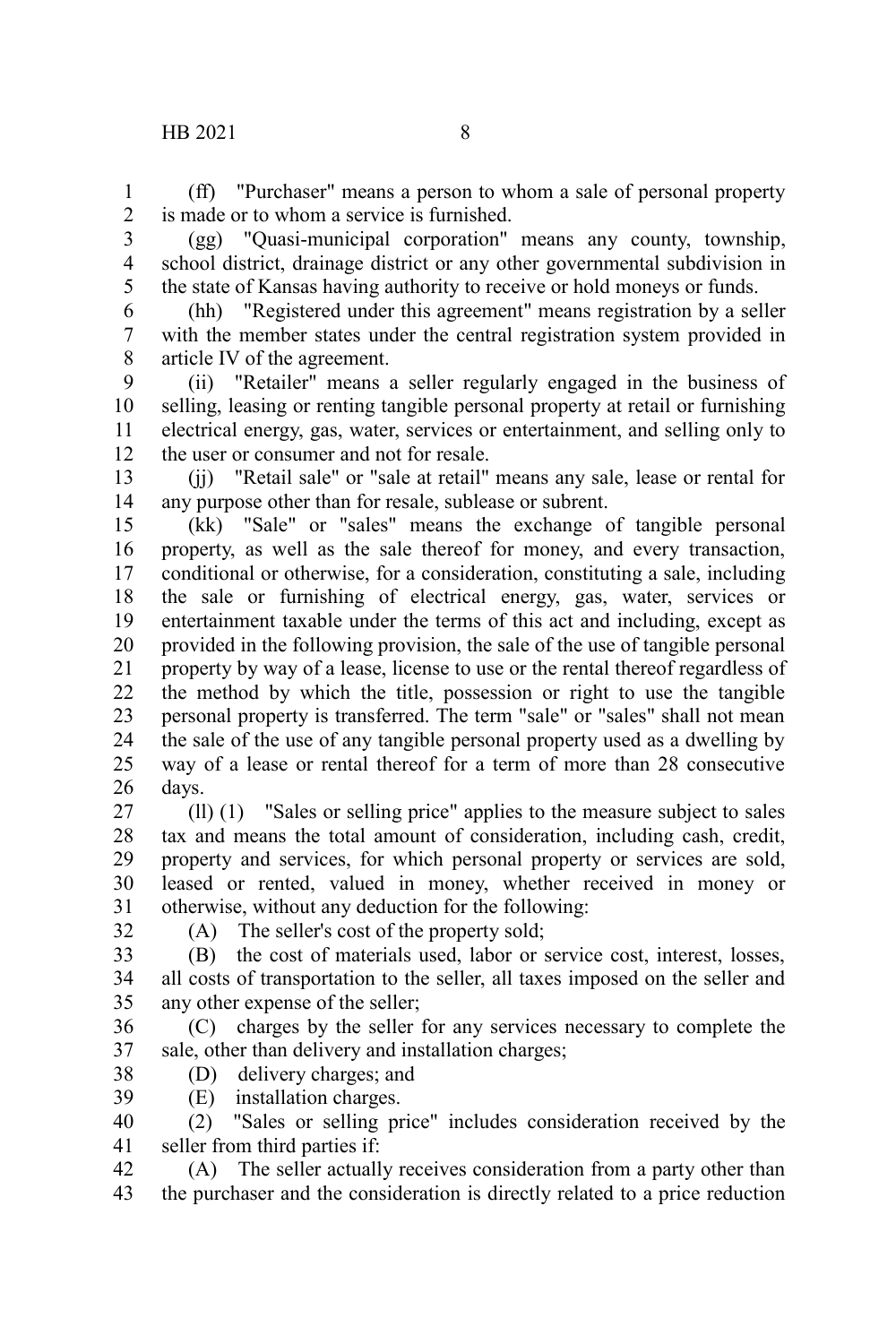or discount on the sale; 1

(B) the seller has an obligation to pass the price reduction or discount through to the purchaser; 2 3

(C) the amount of the consideration attributable to the sale is fixed and determinable by the seller at the time of the sale of the item to the purchaser; and 4 5 6

7

(D) one of the following criteria is met:

(i) The purchaser presents a coupon, certificate or other documentation to the seller to claim a price reduction or discount where the coupon, certificate or documentation is authorized, distributed or granted by a third party with the understanding that the third party will reimburse any seller to whom the coupon, certificate or documentation is presented; 8 9 10 11 12 13

(ii) the purchaser identifies to the seller that the purchaser is a member of a group or organization entitled to a price reduction or discount. A preferred customer card that is available to any patron does not constitute membership in such a group; or 14 15 16 17

(iii) the price reduction or discount is identified as a third party price reduction or discount on the invoice received by the purchaser or on a coupon, certificate or other documentation presented by the purchaser. 18 19 20

21

(3) "Sales or selling price" shall not include: (A) Discounts, including cash, term or coupons that are not reimbursed by a third party that are allowed by a seller and taken by a purchaser on a sale;  $22$ 23 24

(B) interest, financing and carrying charges from credit extended on the sale of personal property or services, if the amount is separately stated on the invoice, bill of sale or similar document given to the purchaser; 25 26 27

(C) any taxes legally imposed directly on the consumer that are separately stated on the invoice, bill of sale or similar document given to the purchaser; 28 29 30

(D) the amount equal to the allowance given for the trade-in of property, if separately stated on the invoice, billing or similar document given to the purchaser; and 31 32 33

(E) commencing on July 1, 2018, and ending on June 30, 2021, cash rebates granted by a manufacturer to a purchaser or lessee of a new motor vehicle if paid directly to the retailer as a result of the original sale. 34 35 36

(mm) "Seller" means a person making sales, leases or rentals of personal property or services. 37 38

(nn) "Service" means those services described in and taxed under the provisions of K.S.A. 79-3603, and amendments thereto. 39 40

(oo) "Sourcing rules" means the rules set forth in K.S.A. 79-3670 through 79-3673, K.S.A. 12-191 and 12-191a, and amendments thereto, which shall apply to identify and determine the state and local taxing 41 42 43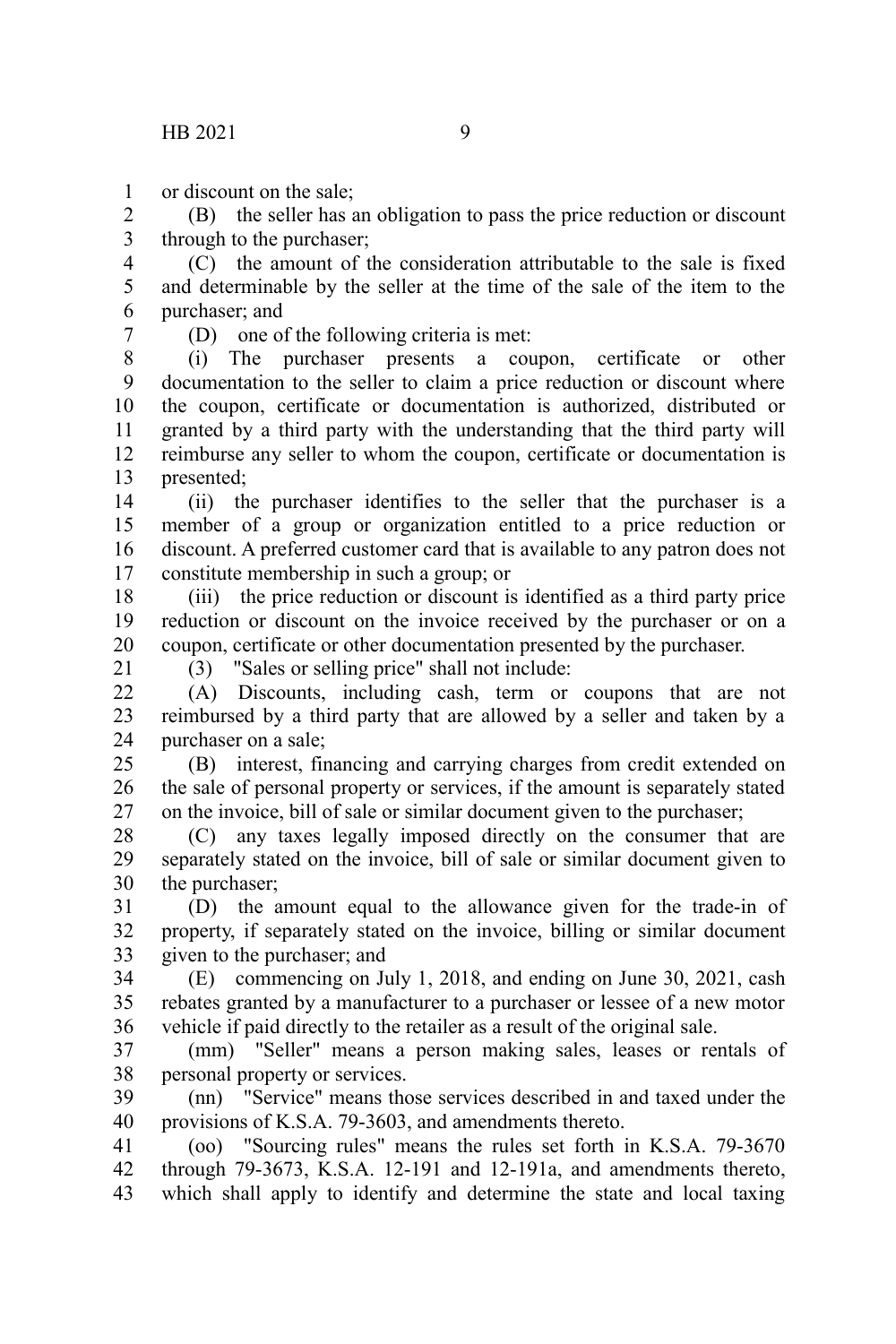jurisdiction sales or use taxes to pay, or collect and remit on a particular retail sale. 1  $\mathcal{L}$ 

(pp) "Tangible personal property" means personal property that can be seen, weighed, measured, felt or touched, or that is in any other manner perceptible to the senses. Tangible personal property includes electricity, water, gas, steam and prewritten computer software. 3 4 5 6

(qq) "Taxpayer" means any person obligated to account to the director for taxes collected under the terms of this act. 7 8

(rr) "Tobacco" means cigarettes, cigars, chewing or pipe tobacco or any other item that contains tobacco. 9 10

(ss) "Entity-based exemption" means an exemption based on who purchases the product or who sells the product. An exemption that is available to all individuals shall not be considered an entity-based exemption. 11 12 13 14

(tt) "Over-the-counter drug" means a drug that contains a label that identifies the product as a drug as required by 21 C.F.R. § 201.66. The over-the-counter drug label includes: (1) A drug facts panel; or (2) a statement of the active ingredients with a list of those ingredients contained in the compound, substance or preparation. Over-the-counter drugs do not include grooming and hygiene products such as soaps, cleaning solutions, shampoo, toothpaste, antiperspirants and sun tan lotions and screens. 15 16 17 18 19 20 21  $22$ 

(uu) "Ancillary services" means services that are associated with or incidental to the provision of telecommunications services, including, but not limited to, detailed telecommunications billing, directory assistance, vertical service and voice mail services. 23 24 25 26

(vv) "Conference bridging service" means an ancillary service that links two or more participants of an audio or video conference call and may include the provision of a telephone number. Conference bridging service does not include the telecommunications services used to reach the conference bridge. 27 28 29 30 31

(ww) "Detailed telecommunications billing service" means an ancillary service of separately stating information pertaining to individual calls on a customer's billing statement. 32 33 34

(xx) "Directory assistance" means an ancillary service of providing telephone number information or address information, or both. 35 36

(yy) "Vertical service" means an ancillary service that is offered in connection with one or more telecommunications services, which offers advanced calling features that allow customers to identify callers and to manage multiple calls and call connections, including conference bridging services. 37 38 39 40 41

(zz) "Voice mail service" means an ancillary service that enables the customer to store, send or receive recorded messages. Voice mail service 42 43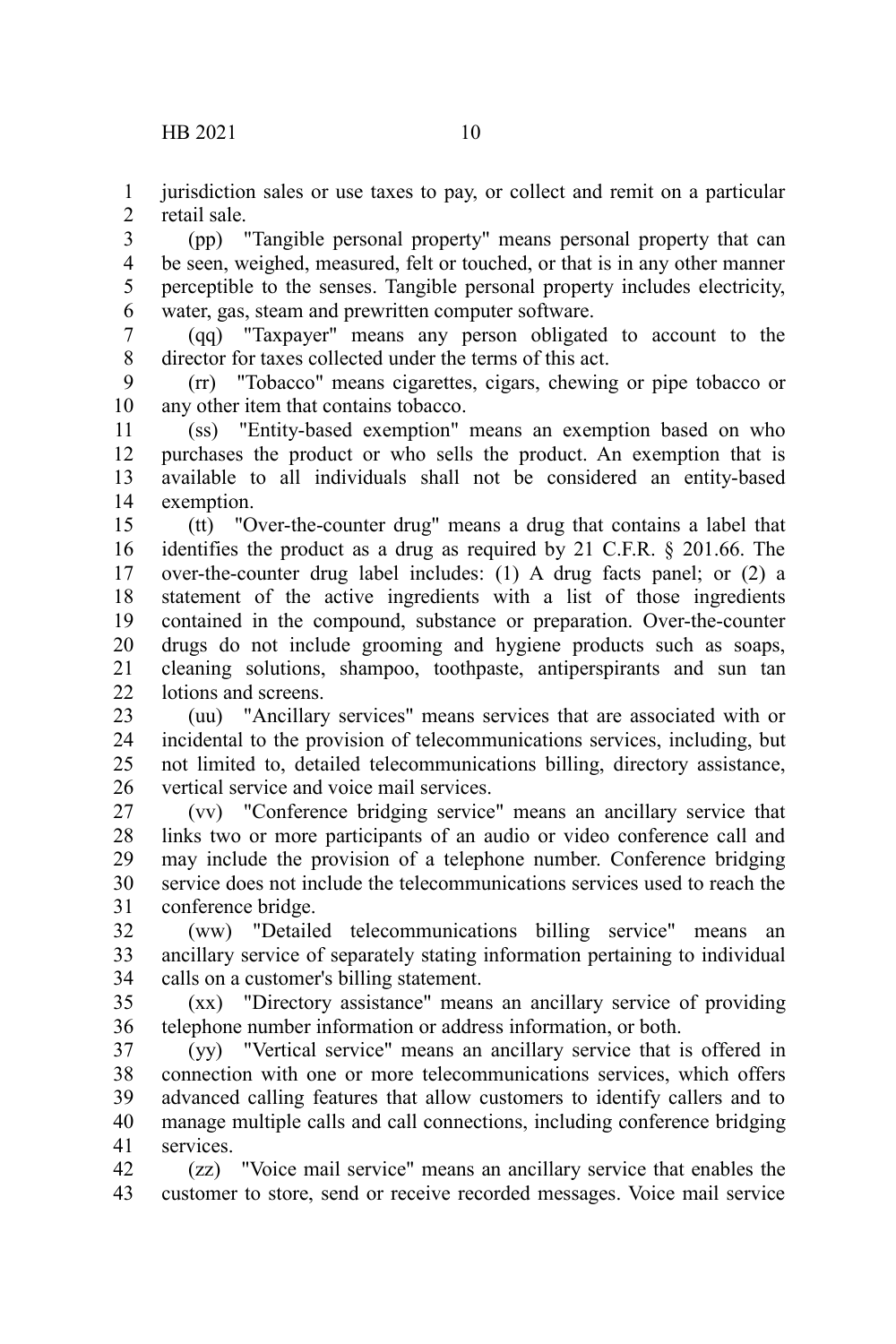does not include any vertical services that the customer may be required to have in order to utilize the voice mail service. 1  $\mathcal{L}$ 

(aaa) "Telecommunications service" means the electronic transmission, conveyance or routing of voice, data, audio, video or any other information or signals to a point, or between or among points. The term telecommunications service includes such transmission, conveyance or routing in which computer processing applications are used to act on the form, code or protocol of the content for purposes of transmissions, conveyance or routing without regard to whether such service is referred to as voice over internet protocol services or is classified by the federal communications commission as enhanced or value added. Telecommunications service does not include: 3 4 5 6 7 8 9 10 11 12

(1) Data processing and information services that allow data to be generated, acquired, stored, processed or retrieved and delivered by an electronic transmission to a purchaser where such purchaser's primary purpose for the underlying transaction is the processed data or information; 13 14 15 16 17

(2) installation or maintenance of wiring or equipment on a customer's premises; 18 19

(3) tangible personal property; 20

21  $22$  (4) advertising, including, but not limited to, directory advertising;

(5) billing and collection services provided to third parties;

23

(6) internet access service;

(7) radio and television audio and video programming services, regardless of the medium, including the furnishing of transmission, conveyance and routing of such services by the programming service provider. Radio and television audio and video programming services shall include, but not be limited to, cable service as defined in 47 U.S.C. § 522(6) and audio and video programming services delivered by commercial mobile radio service providers, as defined in 47 C.F.R. § 20.3; 24 25 26 27 28 29 30

31

(8) ancillary services; or

(9) digital products delivered electronically, including, but not limited to, software, music, video, reading materials or ring tones. 32 33

(bbb) "800 service" means a telecommunications service that allows a caller to dial a toll-free number without incurring a charge for the call. The service is typically marketed under the name 800, 855, 866, 877 and 888 toll-free calling, and any subsequent numbers designated by the federal communications commission. 34 35 36 37 38

(ccc) "900 service" means an inbound toll telecommunications service purchased by a subscriber that allows the subscriber's customers to call in to the subscriber's prerecorded announcement or live service. 900 service does not include the charge for collection services provided by the seller of the telecommunications services to the subscriber, or service or 39 40 41 42 43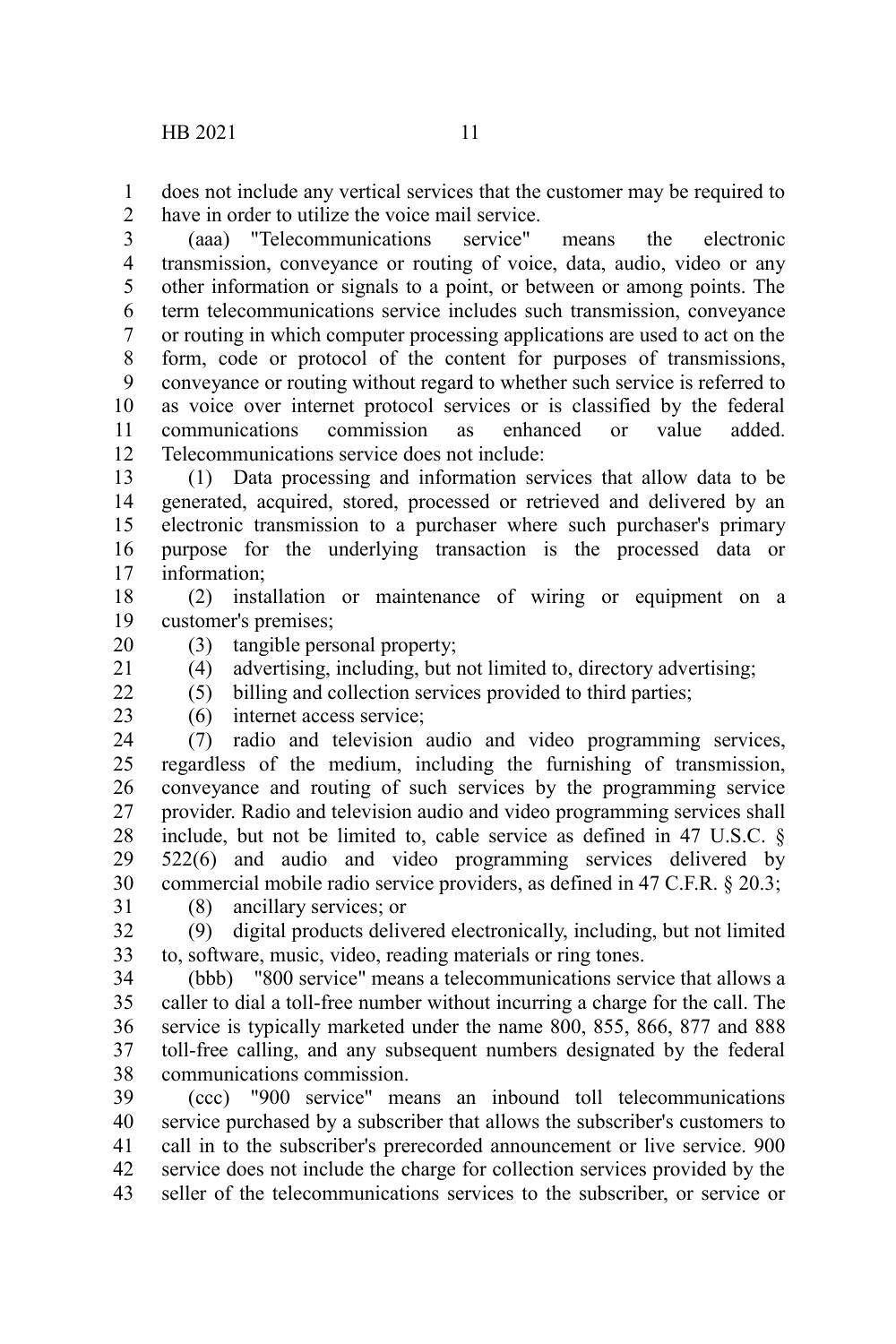product sold by the subscriber to the subscriber's customer. The service is typically marketed under the name 900 service, and any subsequent numbers designated by the federal communications commission. 1 2 3

(ddd) "Value-added non-voice data service" means a service that otherwise meets the definition of telecommunications services in which computer processing applications are used to act on the form, content, code or protocol of the information or data primarily for a purpose other than transmission, conveyance or routing. 4 5 6 7 8

(eee) "International" means a telecommunications service that originates or terminates in the United States and terminates or originates outside the United States, respectively. United States includes the District of Columbia or a U.S. territory or possession. 9 10 11 12

(fff) "Interstate" means a telecommunications service that originates in one United States state, or a United States territory or possession, and terminates in a different United States state or a United States territory or possession. 13 14 15 16

(ggg) "Intrastate" means a telecommunications service that originates in one United States state or a United States territory or possession, and terminates in the same United States state or a United States territory or possession. 17 18 19 20

(hhh) "Cereal malt beverage" shall have the same meaning as such term is defined in K.S.A. 41–2701, and amendments thereto, except that for the purposes of the Kansas retailers sales tax act and for no other purpose, such term shall include beer containing not more than 6% alcohol by volume when such beer is sold by a retailer licensed under the Kansas cereal malt beverage act. 21 22 23 24 25 26

*(iii) "Bottled water" means water that is placed in a safety sealed container or package for human consumption. "Bottled water" is calorie free and does not contain sweeteners or other additives, except that it may contain:* 27 28 29 30

- *(1) Antimicrobial agents;* 31
- *(2) fluoride;* 32
- *(3) carbonation;* 33
- *(4) vitamins, minerals and electrolytes;* 34
- *(5) oxygen;* 35
- *(6) preservatives; or* 36
- *(7) only those flavors, extracts or essences derived from a spice or fruit.* 37 38

*"Bottled water" includes water that is delivered to the buyer in a reusable container that is not sold with the water.* 39 40

*(jjj) "Candy" means a preparation of sugar, honey or other natural or artificial sweeteners in combination with chocolate, fruits, nuts or other ingredients or flavorings in the form of bars, drops or pieces. "Candy"* 41 42 43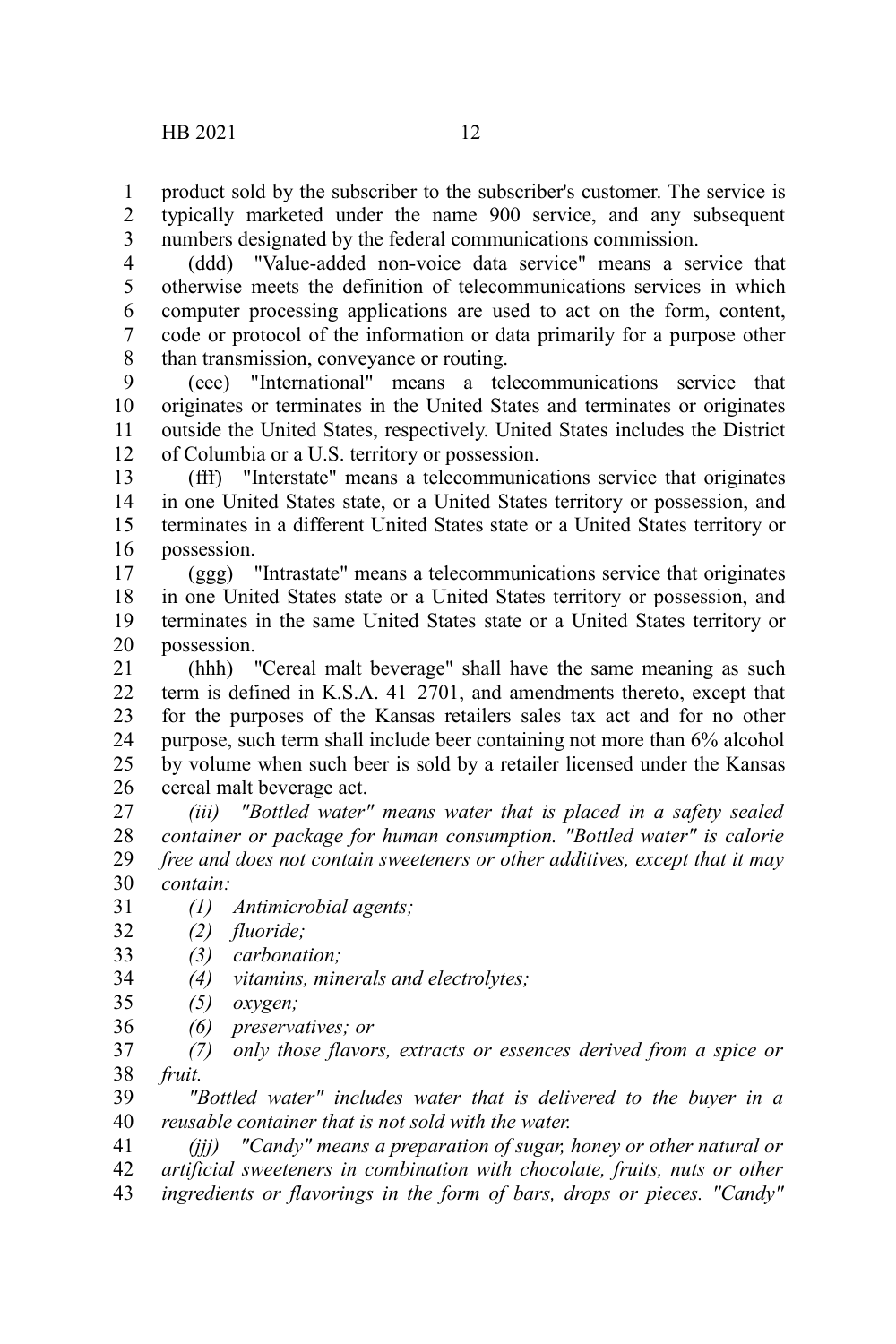$HB 2021$  13

*shall not include any preparation containing flour and shall require no refrigeration.* 1 2

*(lll) "Food sold through vending machines" means food dispensed from a machine or other mechanical device that accepts payment.* 3 4

5 6

*(1) Food sold in a heated state or heated by the seller;*

*(mmm) "Prepared food" means:*

*(2) two or more food ingredients mixed or combined by the seller for sale as a single item; or* 7 8

*(3) food sold with eating utensils provided by the seller, including, but not limited to, plates, knives, forks, spoons, glasses, cups, napkins or straws. A plate does not include a container or packaging used to transport the food.* 9 10 11 12

*"Prepared food" does not include food that is only cut, repackaged or pasteurized by the seller, and eggs, fish, meat, poultry and foods containing these raw animal foods requiring cooking by the consumer as recommended by the food and drug administration in chapter 3, part 401.11 of the food and drug administration food code so as to prevent foodborne illnesses.* 13 14 15 16 17 18

*(nnn) "Soft drinks" means nonalcoholic beverages that contain natural or artificial sweeteners. "Soft drinks" does not include beverages that contain milk or milk products, soy, rice or similar milk substitutes, or greater than 50% of vegetable or fruit juice by volume.* 19 20 21 22

*(ooo) "Dietary supplement" shall have the same meaning ascribed to it as in K.S.A. 79-3606(jjj), and amendments thereto.* 23 24

Sec. 4. K.S.A. 79-3603, as amended by section 13 of 2020 Senate Bill No. 173, is hereby amended to read as follows: 79-3603. For the privilege of engaging in the business of selling tangible personal property at retail in this state or rendering or furnishing any of the services taxable under this act, there is hereby levied and there shall be collected and paid a tax at the rate of 6.5%*, except as otherwise provided in section 1, and amendments thereto*. On and after July 1, 2021, 16.154% of the 6.5% rate imposed shall be levied for the state highway fund, the state highway fund purposes and those purposes specified in K.S.A. 68-416, and amendments thereto, and all revenue collected and received from such tax levy shall be deposited in the state highway fund. Within a redevelopment district established pursuant to K.S.A. 74-8921, and amendments thereto, there is hereby levied and there shall be collected and paid an additional tax at the rate of 2% until the earlier of the date the bonds issued to finance or refinance the redevelopment project have been paid in full or the final scheduled maturity of the first series of bonds issued to finance any part of the project upon: 25 26 27 28 29 30 31 32 33 34 35 36 37 38 39 40 41

(a) The gross receipts received from the sale of tangible personal property at retail within this state; 42 43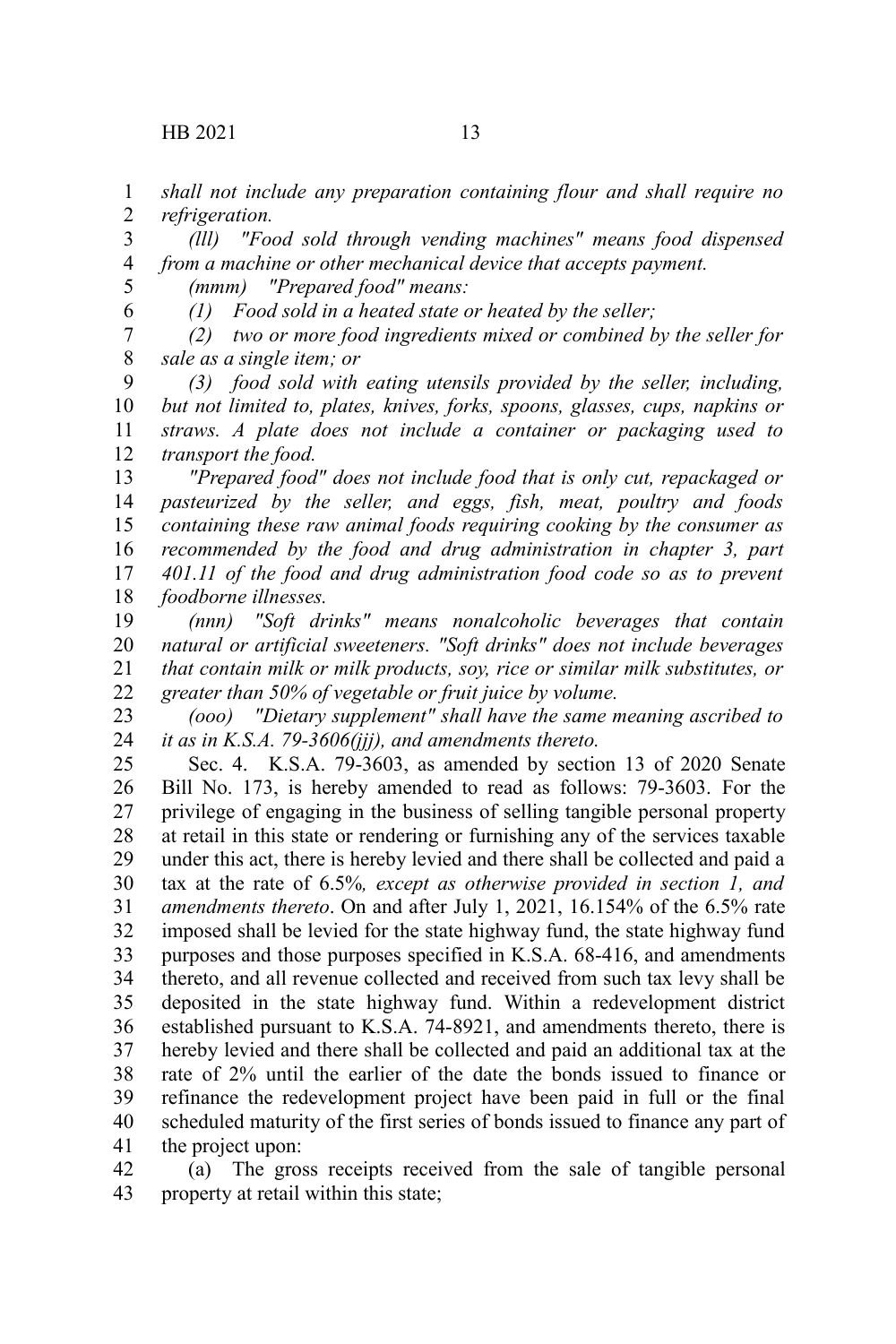(b) the gross receipts from intrastate, interstate or international telecommunications services and any ancillary services sourced to this state in accordance with K.S.A. 79-3673, and amendments thereto, except that telecommunications service does not include: (1) Any interstate or international 800 or 900 service; (2) any interstate or international private communications service as defined in K.S.A. 79-3673, and amendments thereto; (3) any value-added nonvoice data service; (4) any telecommunication service to a provider of telecommunication services which will be used to render telecommunications services, including carrier access services; or (5) any service or transaction defined in this section among entities classified as members of an affiliated group as provided by section 1504 of the federal internal revenue code of 1986, as in effect on January 1, 2001; 1 2 3 4 5 6 7 8 9 10 11 12 13

(c) the gross receipts from the sale or furnishing of gas, water, electricity and heat, which sale is not otherwise exempt from taxation under the provisions of this act, and whether furnished by municipally or privately owned utilities, except that, on and after January 1, 2006, for sales of gas, electricity and heat delivered through mains, lines or pipes to residential premises for noncommercial use by the occupant of such premises, and for agricultural use and also, for such use, all sales of propane gas, the state rate shall be 0%; and for all sales of propane gas, LP gas, coal, wood and other fuel sources for the production of heat or lighting for noncommercial use of an occupant of residential premises, the state rate shall be 0%, but such tax shall not be levied and collected upon the gross receipts from: (1) The sale of a rural water district benefit unit; (2) a water system impact fee, system enhancement fee or similar fee collected by a water supplier as a condition for establishing service; or (3) connection or reconnection fees collected by a water supplier; 14 15 16 17 18 19 20 21 22 23 24 25 26 27 28

(d) the gross receipts from the sale of meals or drinks furnished at any private club, drinking establishment, catered event, restaurant, eating house, dining car, hotel, drugstore or other place where meals or drinks are regularly sold to the public; 29 30 31 32

(e) the gross receipts from the sale of admissions to any place providing amusement, entertainment or recreation services including admissions to state, county, district and local fairs, but such tax shall not be levied and collected upon the gross receipts received from sales of admissions to any cultural and historical event which occurs triennially; 33 34 35 36 37

(f) the gross receipts from the operation of any coin-operated device dispensing or providing tangible personal property, amusement or other services except laundry services, whether automatic or manually operated; 38 39 40

(g) the gross receipts from the service of renting of rooms by hotels, as defined by K.S.A. 36-501, and amendments thereto, or by accommodation brokers, as defined by K.S.A. 12-1692, and amendments 41 42 43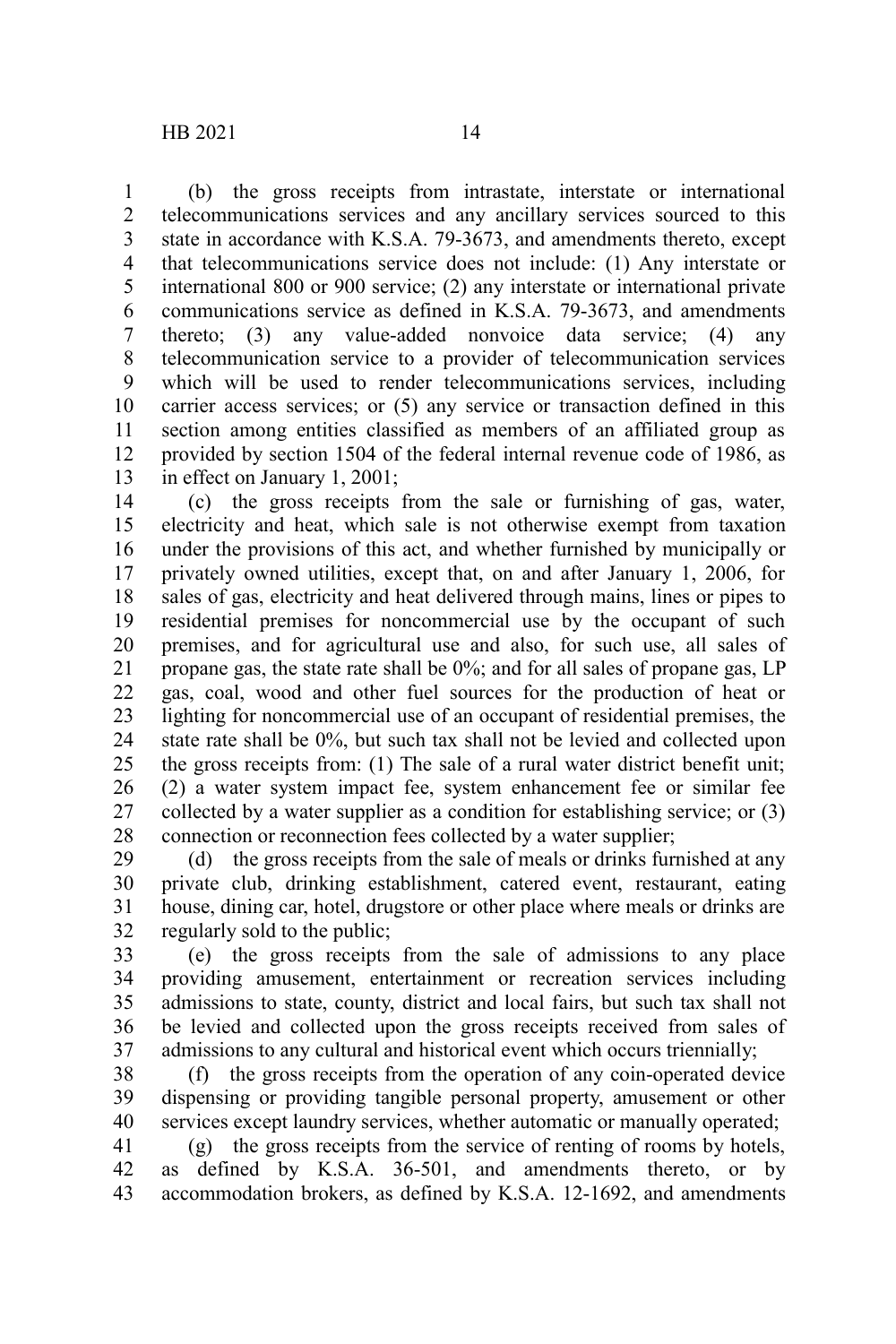thereto, but such tax shall not be levied and collected upon the gross receipts received from sales of such service to the federal government and any agency, officer or employee thereof in association with the performance of official government duties; 1 2 3 4

(h) the gross receipts from the service of renting or leasing of tangible personal property except such tax shall not apply to the renting or leasing of machinery, equipment or other personal property owned by a city and purchased from the proceeds of industrial revenue bonds issued prior to July 1, 1973, in accordance with the provisions of K.S.A. 12-1740 through 12-1749, and amendments thereto, and any city or lessee renting or leasing such machinery, equipment or other personal property purchased with the proceeds of such bonds who shall have paid a tax under the provisions of this section upon sales made prior to July 1, 1973, shall be entitled to a refund from the sales tax refund fund of all taxes paid thereon; 5 6 7 8 9 10 11 12 13 14

(i) the gross receipts from the rendering of dry cleaning, pressing, dyeing and laundry services except laundry services rendered through a coin-operated device whether automatic or manually operated; 15 16 17

(j) the gross receipts from the rendering of the services of washing and washing and waxing of vehicles; 18 19

(k) the gross receipts from cable, community antennae and other subscriber radio and television services; 20 21

(l) (1) except as otherwise provided by paragraph (2), the gross receipts received from the sales of tangible personal property to all contractors, subcontractors or repairmen for use by them in erecting structures, or building on, or otherwise improving, altering, or repairing real or personal property. 22 23 24 25 26

(2) Any such contractor, subcontractor or repairman who maintains an inventory of such property both for sale at retail and for use by them for the purposes described by paragraph (1) shall be deemed a retailer with respect to purchases for and sales from such inventory, except that the gross receipts received from any such sale, other than a sale at retail, shall be equal to the total purchase price paid for such property and the tax imposed thereon shall be paid by the deemed retailer; 27 28 29 30 31 32 33

(m) the gross receipts received from fees and charges by public and private clubs, drinking establishments, organizations and businesses for participation in sports, games and other recreational activities, but such tax shall not be levied and collected upon the gross receipts received from: (1) Fees and charges by any political subdivision, by any organization exempt from property taxation pursuant to K.S.A. 79-201 *Ninth*, and amendments thereto, or by any youth recreation organization exclusively providing services to persons 18 years of age or younger which is exempt from federal income taxation pursuant to section  $501(c)(3)$  of the federal internal revenue code of 1986, for participation in sports, games and other 34 35 36 37 38 39 40 41 42 43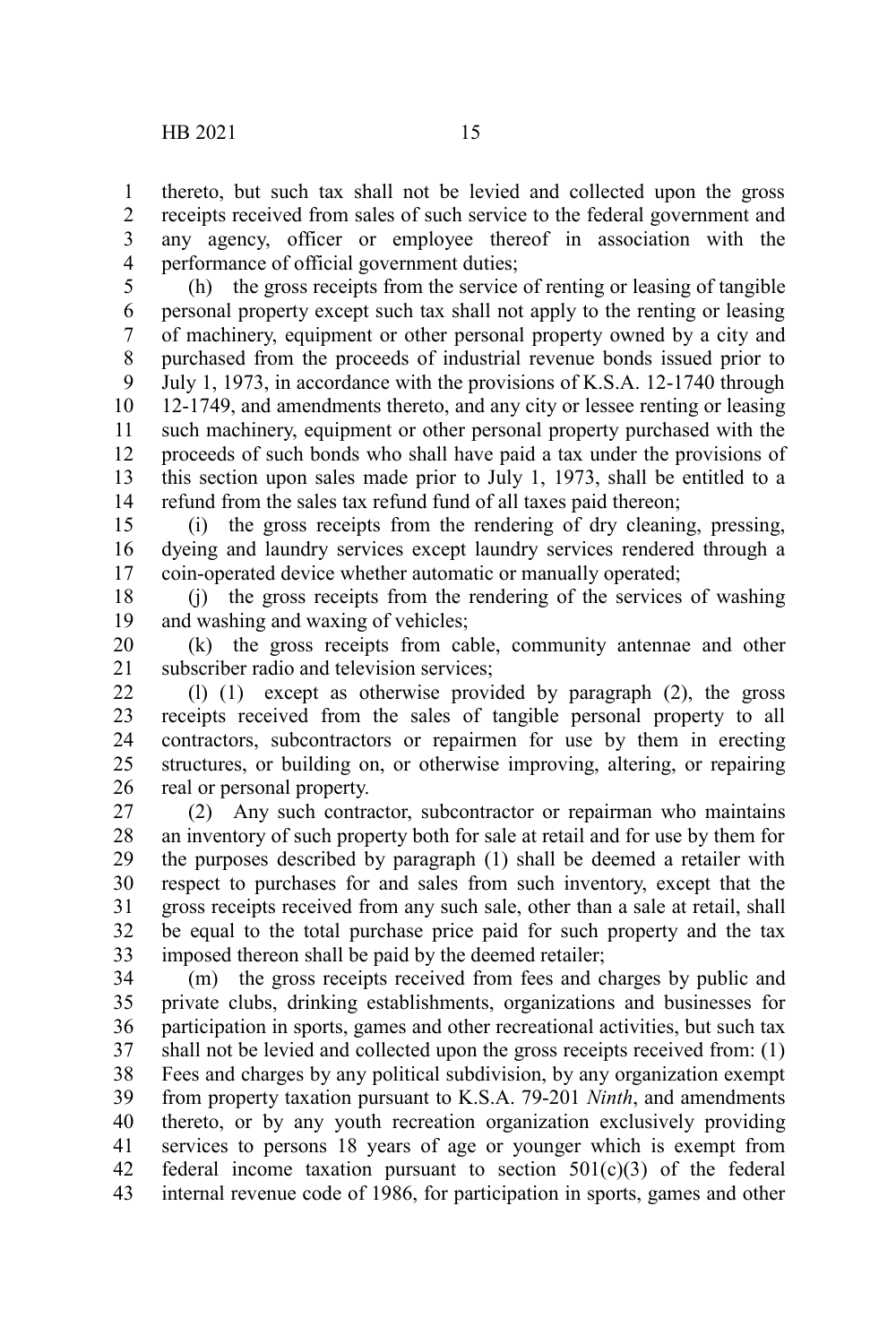recreational activities; and (2) entry fees and charges for participation in a special event or tournament sanctioned by a national sporting association to which spectators are charged an admission which is taxable pursuant to subsection (e); 1 2 3 4

(n) the gross receipts received from dues charged by public and private clubs, drinking establishments, organizations and businesses, payment of which entitles a member to the use of facilities for recreation or entertainment, but such tax shall not be levied and collected upon the gross receipts received from: (1) Dues charged by any organization exempt from property taxation pursuant to K.S.A. 79-201 *Eighth* and *Ninth*, and amendments thereto; and (2) sales of memberships in a nonprofit organization which is exempt from federal income taxation pursuant to section  $501(c)(3)$  of the federal internal revenue code of 1986, and whose purpose is to support the operation of a nonprofit zoo; 5 6 7 8 9 10 11 12 13 14

(o) the gross receipts received from the isolated or occasional sale of motor vehicles or trailers but not including: (1) The transfer of motor vehicles or trailers by a person to a corporation or limited liability company solely in exchange for stock securities or membership interest in such corporation or limited liability company; (2) the transfer of motor vehicles or trailers by one corporation or limited liability company to another when all of the assets of such corporation or limited liability company are transferred to such other corporation or limited liability company; or (3) the sale of motor vehicles or trailers which are subject to taxation pursuant to the provisions of K.S.A. 79-5101 et seq., and amendments thereto, by an immediate family member to another immediate family member. For the purposes of paragraph (3), immediate family member means lineal ascendants or descendants, and their spouses. Any amount of sales tax paid pursuant to the Kansas retailers sales tax act on the isolated or occasional sale of motor vehicles or trailers on and after July 1, 2004, which the base for computing the tax was the value pursuant to K.S.A. 79-5105(a),  $(b)(1)$  and  $(b)(2)$ , and amendments thereto, when such amount was higher than the amount of sales tax which would have been paid under the law as it existed on June 30, 2004, shall be refunded to the taxpayer pursuant to the procedure prescribed by this section. Such refund shall be in an amount equal to the difference between the amount of sales tax paid by the taxpayer and the amount of sales tax which would have been paid by the taxpayer under the law as it existed on June 30, 2004. Each claim for a sales tax refund shall be verified and submitted not later than six months from the effective date of this act to the director of taxation upon forms furnished by the director and shall be accompanied by any additional documentation required by the director. The director shall review each claim and shall refund that amount of tax paid as provided by this act. All such refunds shall be paid from the sales tax refund fund, upon 15 16 17 18 19 20 21 22 23 24 25 26 27 28 29 30 31 32 33 34 35 36 37 38 39 40 41 42 43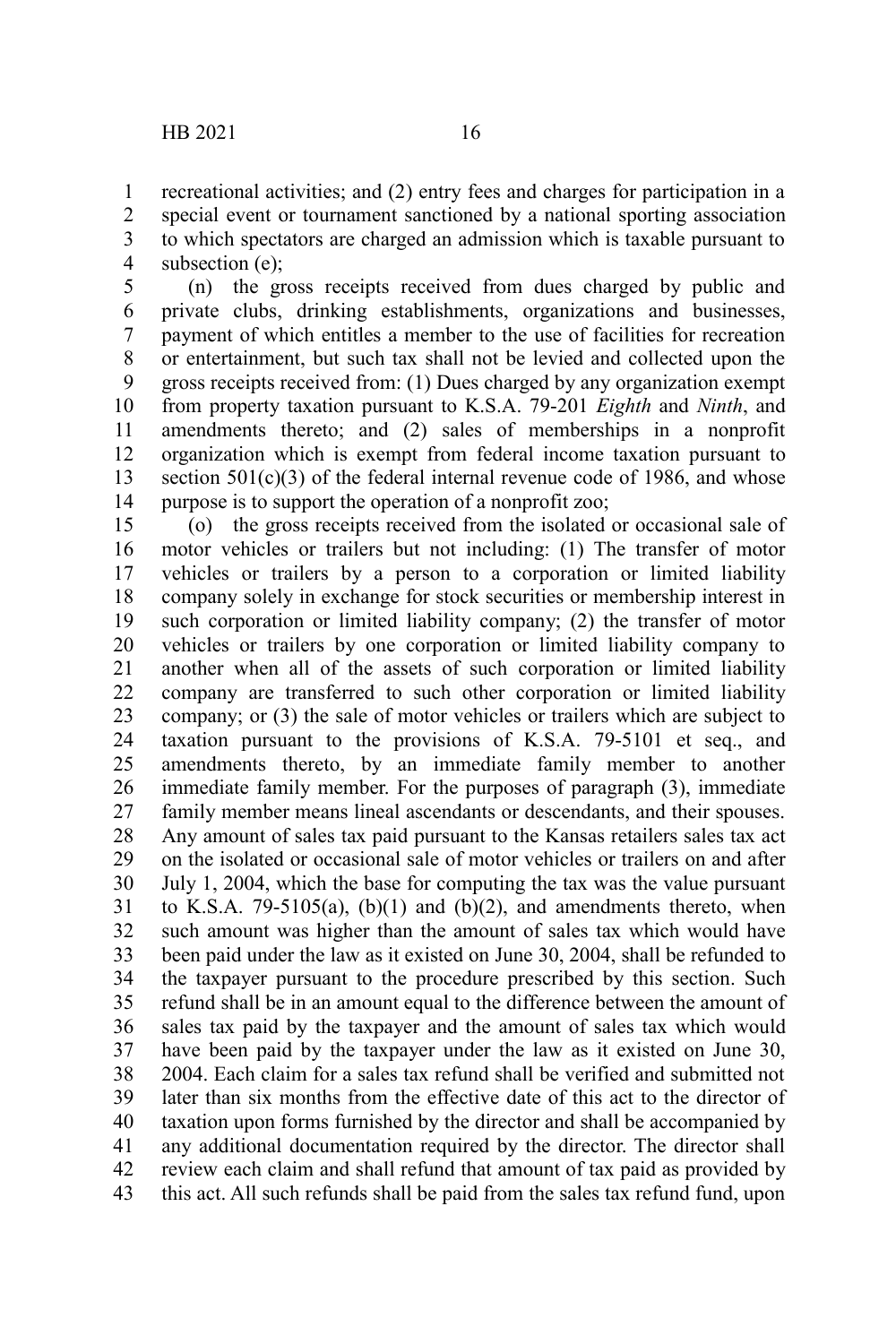warrants of the director of accounts and reports pursuant to vouchers approved by the director of taxation or the director's designee. No refund for an amount less than \$10 shall be paid pursuant to this act. In determining the base for computing the tax on such isolated or occasional sale, the fair market value of any motor vehicle or trailer traded in by the purchaser to the seller may be deducted from the selling price; 1 2 3 4 5 6

(p) the gross receipts received for the service of installing or applying tangible personal property which when installed or applied is not being held for sale in the regular course of business, and whether or not such tangible personal property when installed or applied remains tangible personal property or becomes a part of real estate, except that no tax shall be imposed upon the service of installing or applying tangible personal property in connection with the original construction of a building or facility, the original construction, reconstruction, restoration, remodeling, renovation, repair or replacement of a residence or the construction, reconstruction, restoration, replacement or repair of a bridge or highway. 7 8 9 10 11 12 13 14 15 16

17

For the purposes of this subsection:

(1) "Original construction" shall mean the first or initial construction of a new building or facility. The term "original construction" shall include the addition of an entire room or floor to any existing building or facility, the completion of any unfinished portion of any existing building or facility and the restoration, reconstruction or replacement of a building, facility or utility structure damaged or destroyed by fire, flood, tornado, lightning, explosion, windstorm, ice loading and attendant winds, terrorism or earthquake, but such term, except with regard to a residence, shall not include replacement, remodeling, restoration, renovation or reconstruction under any other circumstances; 18 19 20 21 22 23 24 25 26 27

(2) "building" shall mean only those enclosures within which individuals customarily are employed, or which are customarily used to house machinery, equipment or other property, and including the land improvements immediately surrounding such building; 28 29 30 31

(3) "facility" shall mean a mill, plant, refinery, oil or gas well, water well, feedlot or any conveyance, transmission or distribution line of any cooperative, nonprofit, membership corporation organized under or subject to the provisions of K.S.A. 17-4601 et seq., and amendments thereto, or municipal or quasi-municipal corporation, including the land improvements immediately surrounding such facility; 32 33 34 35 36 37

(4) "residence" shall mean only those enclosures within which individuals customarily live; 38 39

(5) "utility structure" shall mean transmission and distribution lines owned by an independent transmission company or cooperative, the Kansas electric transmission authority or natural gas or electric public utility; and 40 41 42 43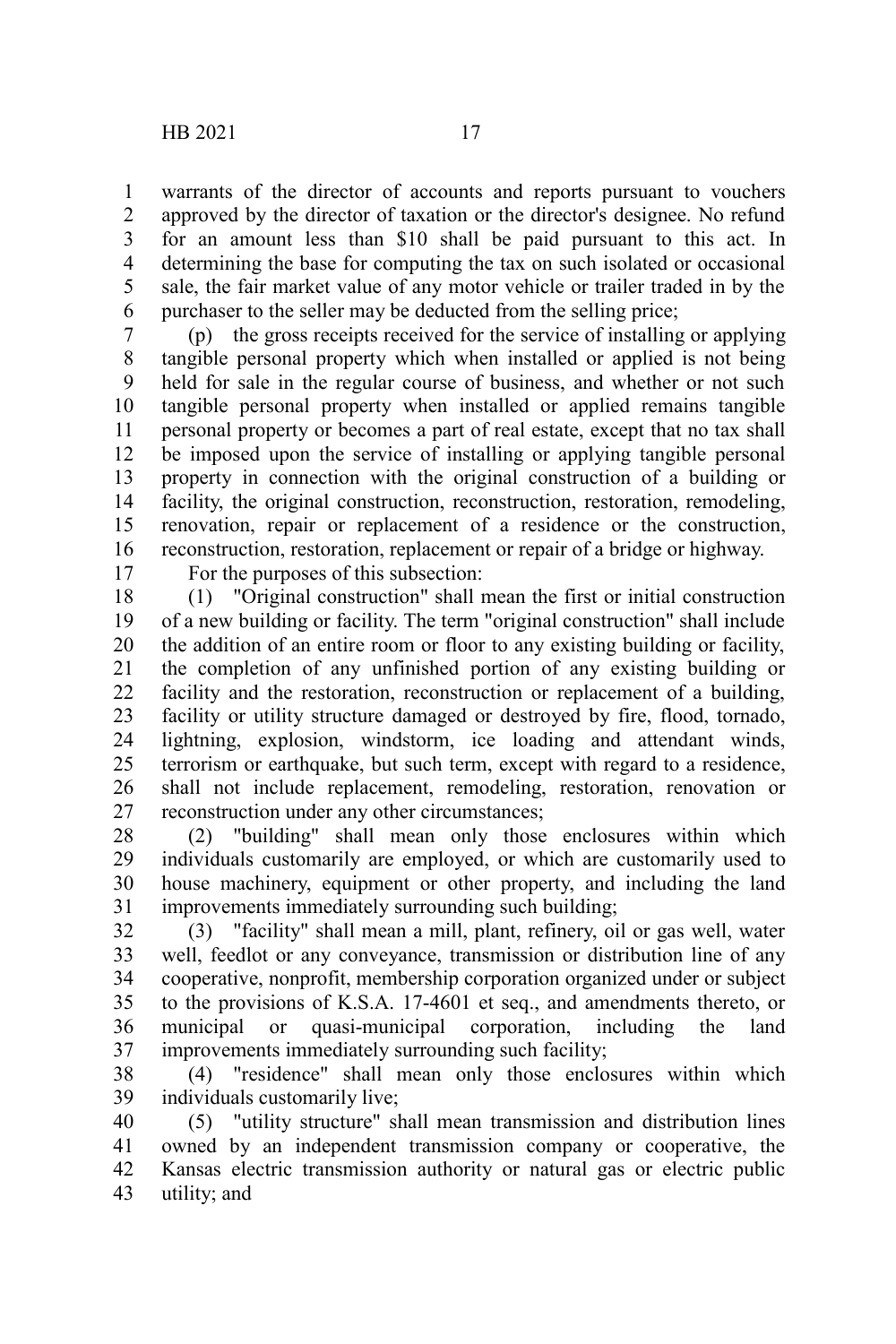(6) "windstorm" shall mean straight line winds of at least 80 miles per hour as determined by a recognized meteorological reporting agency or organization; 1 2 3

(q) the gross receipts received for the service of repairing, servicing, altering or maintaining tangible personal property which when such services are rendered is not being held for sale in the regular course of business, and whether or not any tangible personal property is transferred in connection therewith. The tax imposed by this subsection shall be applicable to the services of repairing, servicing, altering or maintaining an item of tangible personal property which has been and is fastened to, connected with or built into real property; 4 5 6 7 8 9 10 11

(r) the gross receipts from fees or charges made under service or maintenance agreement contracts for services, charges for the providing of which are taxable under the provisions of subsection (p) or (q); 12 13 14

(s) on and after January 1, 2005, the gross receipts received from the sale of prewritten computer software and the sale of the services of modifying, altering, updating or maintaining prewritten computer software, whether the prewritten computer software is installed or delivered electronically by tangible storage media physically transferred to the purchaser or by load and leave; 15 16 17 18 19 20

21

(t) the gross receipts received for telephone answering services;

(u) the gross receipts received from the sale of prepaid calling service and prepaid wireless calling service as defined in K.S.A. 79-3673, and amendments thereto; 22 23 24

(v) all sales of bingo cards, bingo faces and instant bingo tickets by licensees under K.S.A. 75-5171 et seq., and amendments thereto, shall be exempt from taxes imposed pursuant to this section; and 25 26 27

(w) all sales of charitable raffle tickets in accordance with K.S.A. 75- 5171 et seq., and amendments thereto, shall be exempt from taxes imposed pursuant to this section. 28 29 30

Sec. 5. K.S.A. 79-3620 is hereby amended to read as follows: 79- 3620. (a) All revenue collected or received by the director of taxation from the taxes imposed by this act shall be remitted to the state treasurer in accordance with the provisions of K.S.A. 75-4215, and amendments thereto. Upon receipt of each such remittance, the state treasurer shall deposit the entire amount in the state treasury, less amounts withheld as provided in subsection (b) and amounts credited as provided in subsections (c), (d) and (e), to the credit of the state general fund. 31 32 33 34 35 36 37 38

(b) A refund fund, designated as "sales tax refund fund" not to exceed \$100,000 shall be set apart and maintained by the director from sales tax collections and estimated tax collections and held by the state treasurer for prompt payment of all sales tax refunds. Such fund shall be in such amount, within the limit set by this section, as the director shall determine 39 40 41 42 43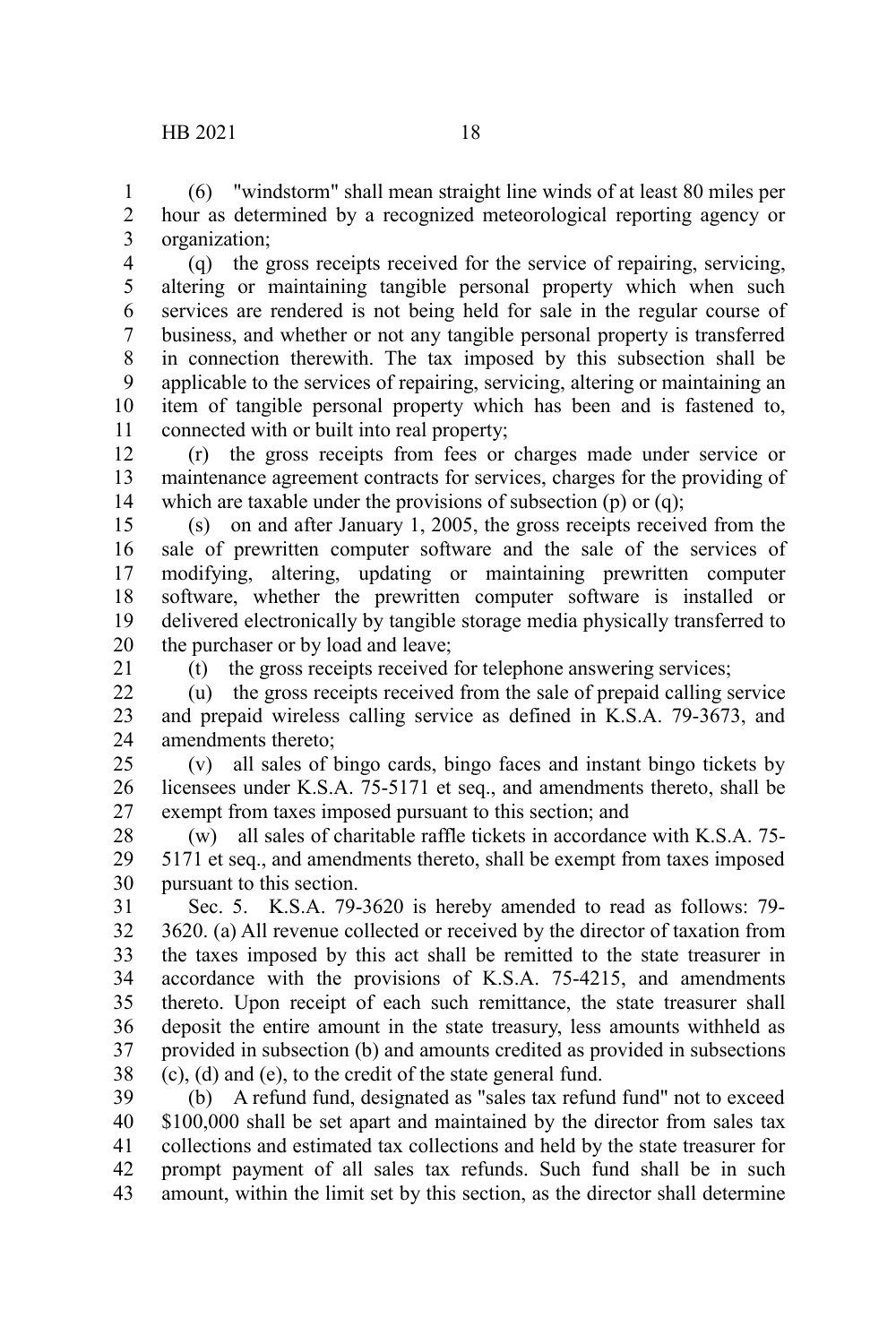1

is necessary to meet current refunding requirements under this act. In the

event such fund as established by this section is, at any time, insufficient to provide for the payment of refunds due claimants thereof, the director shall certify the amount of additional funds required to the director of accounts and reports who shall promptly transfer the required amount from the state general fund to the sales tax refund fund, and notify the state treasurer, who shall make proper entry in the records. 2 3 4 5 6 7

 $(c)$  (1) On July 1, 2010, the state treasurer shall credit 11.427% of the revenue collected and received from the tax imposed by K.S.A. 79-3603, and amendments thereto, at the rate of 6.3%, and deposited as provided by subsection (a), exclusive of amounts credited pursuant to subsection (d), in the state highway fund. 8 9 10 11 12

(2) On July 1, 2011, the state treasurer shall credit 11.26% of the revenue collected and received from the tax imposed by K.S.A. 79-3603, and amendments thereto, at the rate of 6.3%, and deposited as provided by subsection (a), exclusive of amounts credited pursuant to subsection (d), in the state highway fund. 13 14 15 16 17

(3) On July 1, 2012, the state treasurer shall credit 11.233% of the revenue collected and received from the tax imposed by K.S.A. 79-3603, and amendments thereto, at the rate of 6.3%, and deposited as provided by subsection (a), exclusive of amounts credited pursuant to subsection (d), in the state highway fund. 18 19 20 21 22

(4) On July 1, 2013, the state treasurer shall credit 17.073% of the revenue collected and received from the tax imposed by K.S.A. 79-3603, and amendments thereto, at the rate of 6.15%, and deposited as provided by subsection (a), exclusive of amounts credited pursuant to subsection (d), in the state highway fund. 23 24 25 26 27

(5) On July 1, 2015, the state treasurer shall credit 16.226% of the revenue collected and received from the tax imposed by K.S.A. 79-3603, and amendments thereto, at the rate of 6.5%, and deposited as provided by subsection (a), exclusive of amounts credited pursuant to subsection (d), in the state highway fund. 28 29 30 31 32

 $(6)$  On July 1, 2016, and thereafter, the state treasurer shall credit 16.154% of the revenue collected and received from the tax imposed by K.S.A. 79-3603, and amendments thereto, at the rate of 6.5% *and section 1, and amendments thereto, at the rates prescribed in K.S.A. 79-3603, and amendments thereto, and section 1, and amendments thereto*, and deposited as provided by subsection (a), exclusive of amounts credited pursuant to subsection (d), in the state highway fund. 33 34 35 36 37 38 39

(d) The state treasurer shall credit all revenue collected or received from the tax imposed by K.S.A. 79-3603, and amendments thereto, as certified by the director, from taxpayers doing business within that portion of a STAR bond project district occupied by a STAR bond project or 40 41 42 43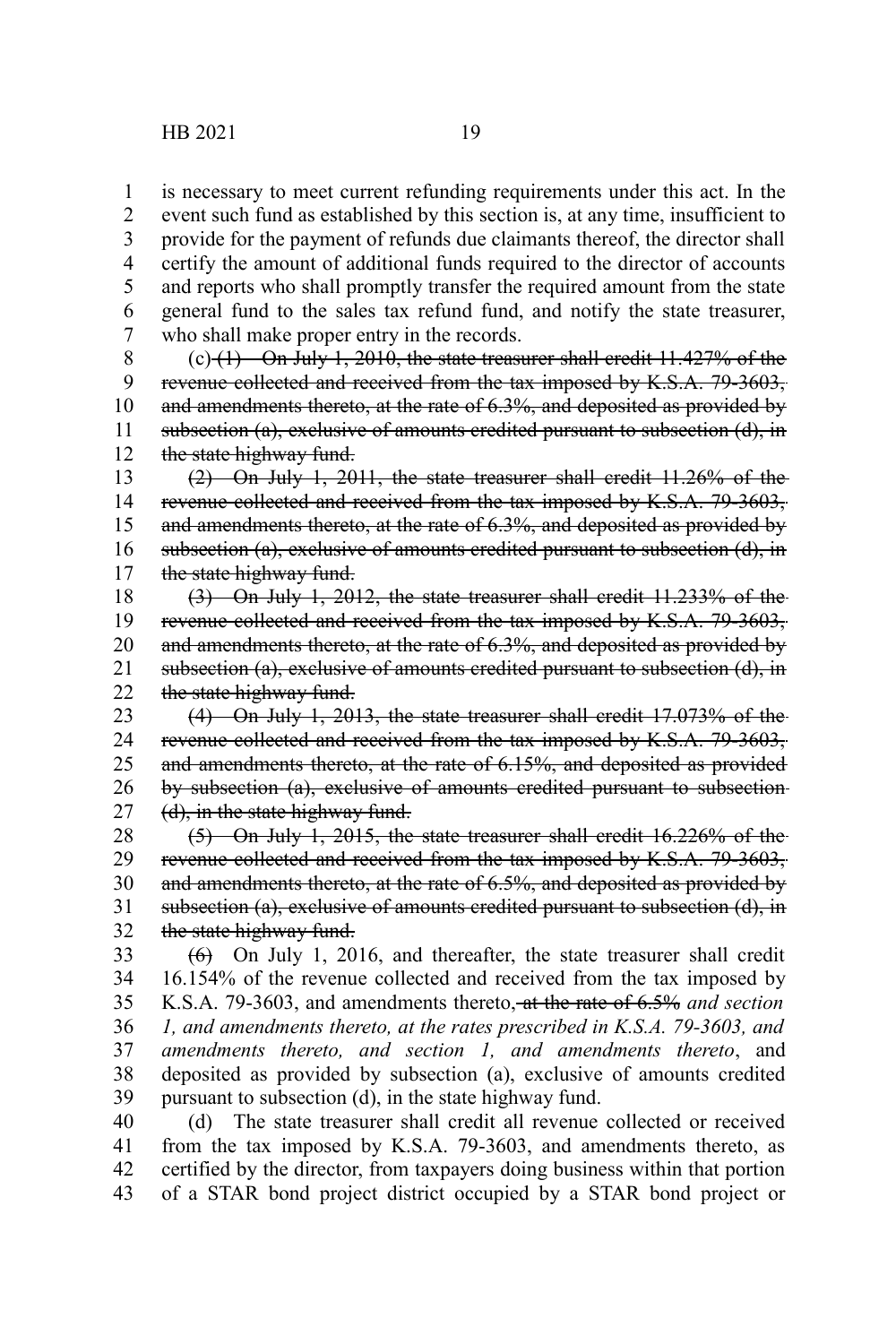taxpayers doing business with such entity financed by a STAR bond project as defined in K.S.A. 2019 Supp. 12-17,162, and amendments thereto, that was determined by the secretary of commerce to be of statewide as well as local importance or will create a major tourism area for the state or the project was designated as a STAR bond project as defined in K.S.A. 2019 Supp. 12-17,162, and amendments thereto, to the city bond finance fund, which fund is hereby created. The provisions of this subsection shall expire when the total of all amounts credited hereunder and under K.S.A. 79-3710(d), and amendments thereto, is sufficient to retire the special obligation bonds issued for the purpose of financing all or a portion of the costs of such STAR bond project. 1 2 3 4 5 6 7 8 9 10 11

(e) All revenue certified by the director of taxation as having been collected or received from the tax imposed by K.S.A. 79-3603(c), and amendments thereto, on the sale or furnishing of gas, water, electricity and heat for use or consumption within the intermodal facility district described in this subsection, shall be credited by the state treasurer to the state highway fund. Such revenue may be transferred by the secretary of transportation to the rail service improvement fund pursuant to law. The provisions of this subsection shall take effect upon certification by the secretary of transportation that a notice to proceed has been received for the construction of the improvements within the intermodal facility district, but not later than December 31, 2010, and shall expire when the secretary of revenue determines that the total of all amounts credited hereunder and pursuant to K.S.A. 79-3710(e), and amendments thereto, is equal to \$53,300,000, but not later than December 31, 2045. Thereafter, all revenues shall be collected and distributed in accordance with applicable law. For all tax reporting periods during which the provisions of this subsection are in effect, none of the exemptions contained in K.S.A. 79- 3601 et seq., and amendments thereto, shall apply to the sale or furnishing of any gas, water, electricity and heat for use or consumption within the intermodal facility district. As used in this subsection, "intermodal facility district" shall consist of an intermodal transportation area as defined by K.S.A. 12-1770a(oo), and amendments thereto, located in Johnson county within the polygonal-shaped area having Waverly Road as the eastern boundary, 191<sup>st</sup> Street as the southern boundary, Four Corners Road as the western boundary, and Highway 56 as the northern boundary, and the polygonal-shaped area having Poplar Road as the eastern boundary, 183rd Street as the southern boundary, Waverly Road as the western boundary, and the BNSF mainline track as the northern boundary, that includes capital investment in an amount exceeding \$150 million for the construction of an intermodal facility to handle the transfer, storage and distribution of freight through railway and trucking operations. 12 13 14 15 16 17 18 19 20 21 22 23 24 25 26 27 28 29 30 31 32 33 34 35 36 37 38 39 40 41 42

Sec. 6. K.S.A. 79-3703, as amended by section 14 of 2020 Senate 43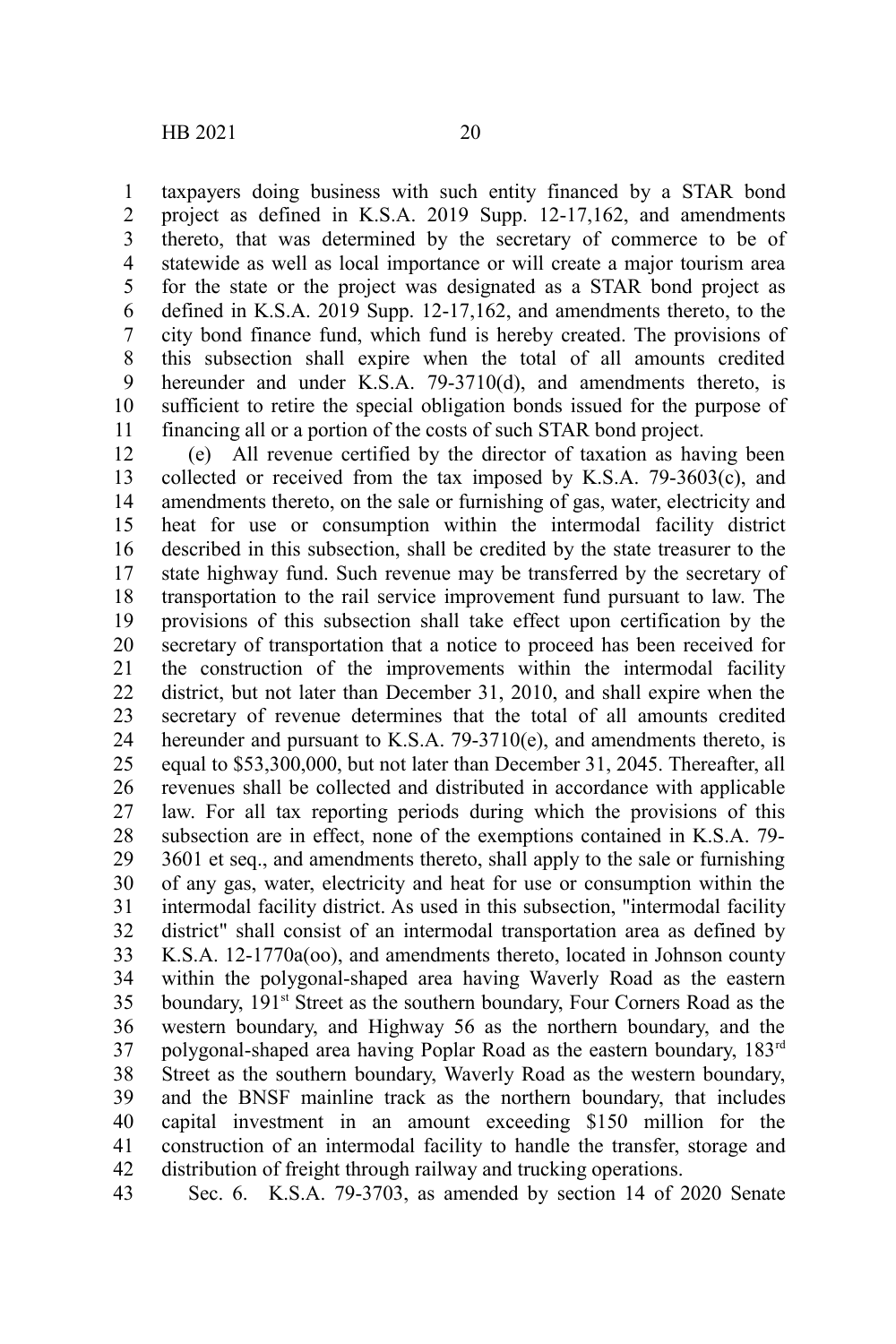Bill No. 173, is hereby amended to read as follows: 79-3703. There is hereby levied and there shall be collected from every person in this state a tax or excise for the privilege of using, storing, or consuming within this state any article of tangible personal property. Such tax shall be levied and collected in an amount equal to the consideration paid by the taxpayer multiplied by the rate of 6.5%*, and on and after July 1, 2020, the rate on food and food ingredients as provided in section 1, and amendments thereto*. On and after July 1, 2021, 16.154% at the 6.5% rate imposed shall be levied for the state highway fund, the state highway fund purposes and those purposes specified in K.S.A. 68-416, and amendments thereto, and all revenue collected and received from such tax levy shall be deposited in the state highway fund. Within a redevelopment district established pursuant to K.S.A. 74-8921, and amendments thereto, there is hereby levied and there shall be collected and paid an additional tax of 2% until the earlier of: (1) The date the bonds issued to finance or refinance the redevelopment project undertaken in the district have been paid in full; or (2) the final scheduled maturity of the first series of bonds issued to finance the redevelopment project. All property purchased or leased within or without this state and subsequently used, stored or consumed in this state shall be subject to the compensating tax if the same property or transaction would have been subject to the Kansas retailers' sales tax had the transaction been wholly within this state. 1 2 3 4 5 6 7 8 9 10 11 12 13 14 15 16 17 18 19 20 21 22

Sec. 7. K.S.A. 79-3710 is hereby amended to read as follows: 79- 3710. (a) All revenue collected or received by the director under the provisions of this act shall be remitted to the state treasurer in accordance with the provisions of K.S.A. 75-4215, and amendments thereto. Upon receipt of each such remittance, the state treasurer shall deposit the entire amount in the state treasury, less amounts set apart as provided in subsection (b) and amounts credited as provided in subsection (c), (d) and (e), to the credit of the state general fund. 23 24 25 26 27 28 29 30

(b) A revolving fund, designated as "compensating tax refund fund" not to exceed \$10,000 shall be set apart and maintained by the director from compensating tax collections and estimated tax collections and held by the state treasurer for prompt payment of all compensating tax refunds. Such fund shall be in such amount, within the limit set by this section, as the director shall determine is necessary to meet current refunding requirements under this act. 31 32 33 34 35 36 37

 $(c)$  (1) On July 1, 2010, the state treasurer shall credit 11.427% of the revenue collected and received from the tax imposed by K.S.A. 79-3703, and amendments thereto, at the rate of 6.3%, and deposited as provided by subsection (a), exclusive of amounts credited pursuant to subsection (d), in the state highway fund. 38 39 40 41 42

(2) On July 1, 2011, the state treasurer shall credit 11.26% of the 43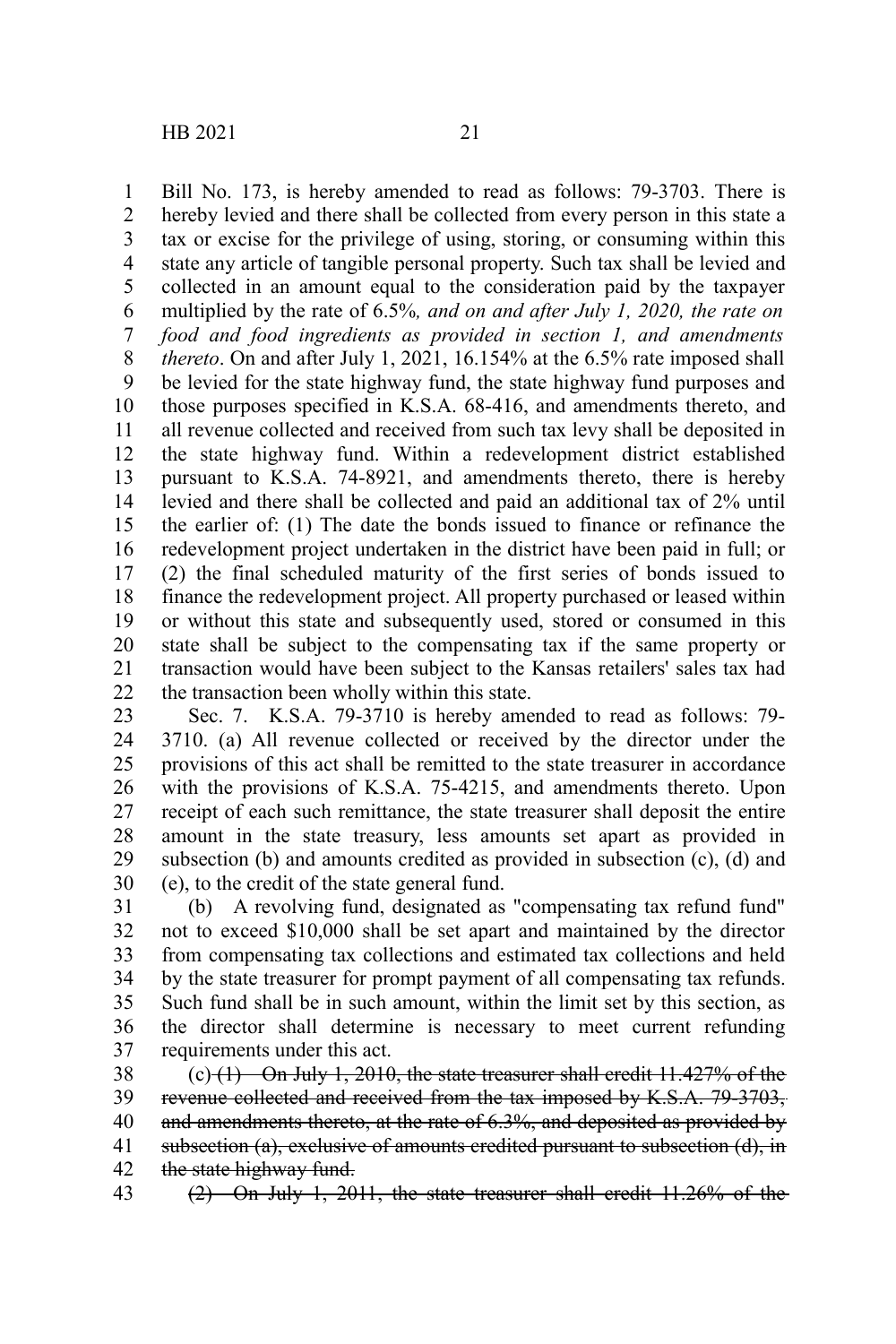1

and amendments thereto, at the rate of 6.3%, and deposited as provided by 2

subsection (a), exclusive of amounts credited pursuant to subsection (d), in the state highway fund. 3 4

(3) On July 1, 2012, the state treasurer shall credit 11.233% of the revenue collected and received from the tax imposed by K.S.A. 79-3703, and amendments thereto, at the rate of 6.3%, and deposited as provided by subsection (a), exclusive of amounts credited pursuant to subsection (d), in the state highway fund. 5 6 7 8 9

(4) On July 1, 2013, the state treasurer shall credit 17.073% of the revenue collected and received from the tax imposed by K.S.A. 79-3703, and amendments thereto, at the rate of 6.15%, and deposited as provided by subsection (a), exclusive of amounts credited pursuant to subsection (d), in the state highway fund. 10 11 12 13 14

(5) On July 1, 2015, the state treasurer shall credit 16.226% of the revenue collected and received from the tax imposed by K.S.A. 79-3703, and amendments thereto, at the rate of 6.5%, and deposited as provided by subsection (a), exclusive of amounts credited pursuant to subsection (d), in the state highway fund. 15 16 17 18 19

 $(6)$  On July 1, 2016, and thereafter, the state treasurer shall credit 16.154% of the revenue collected and received from the tax imposed by K.S.A. 79-3703, and amendments thereto, at the rate of 6.5% *rates provided in K.S.A. 79-3703, and amendments thereto, and section 1, and amendments thereto*, and deposited as provided by subsection (a), exclusive of amounts credited pursuant to subsection (d), in the state highway fund. 20 21 22 23 24 25 26

(d) The state treasurer shall credit all revenue collected or received from the tax imposed by K.S.A. 79-3703, and amendments thereto, as certified by the director, from taxpayers doing business within that portion of a redevelopment district occupied by a redevelopment project that was determined by the secretary of commerce to be of statewide as well as local importance or will create a major tourism area for the state as defined in K.S.A. 12-1770a, and amendments thereto, to the city bond finance fund created by K.S.A. 79-3620(d), and amendments thereto. The provisions of this subsection shall expire when the total of all amounts credited hereunder and under K.S.A. 79-3620(d), and amendments thereto, is sufficient to retire the special obligation bonds issued for the purpose of financing all or a portion of the costs of such redevelopment project. 27 28 29 30 31 32 33 34 35 36 37 38

This subsection shall not apply to a project designated as a special bond project as defined in K.S.A. 12-1770a(z), and amendments thereto. 39 40

(e) All revenue certified by the director of taxation as having been collected or received from the tax imposed by K.S.A. 79-3603(c), and amendments thereto, on the sale or furnishing of gas, water, electricity and 41 42 43